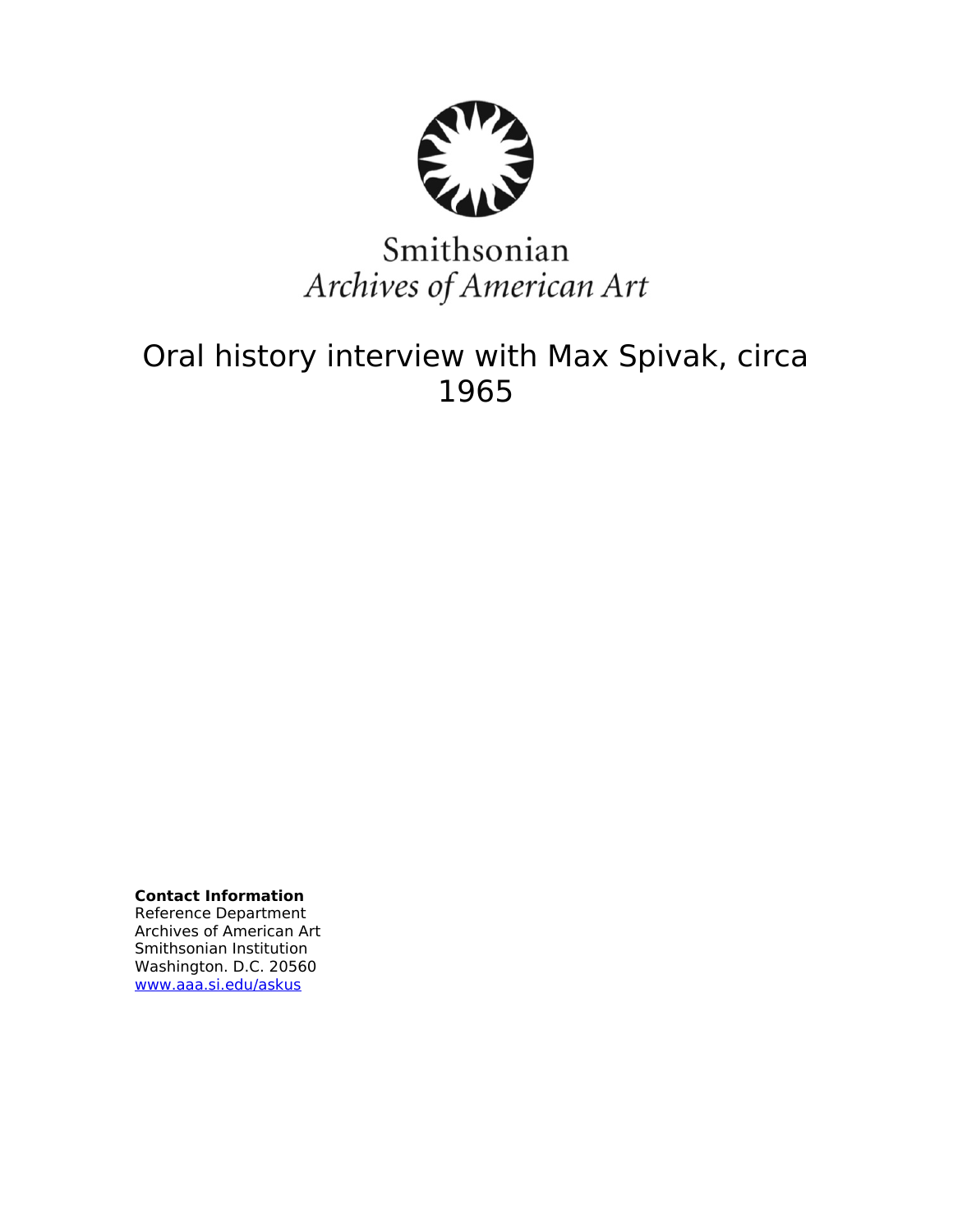### **Transcript**

#### **Preface**

The following oral history transcript is the result of a tape-recorded interview with Max Spivak ca. 1963. The interview was conducted by Harlan Phillips as part of the Archives of American Art's New Deal and the Arts project for the Archives of American Art, Smithsonian Institution.

The reader should bear in mind that he or she is reading a transcript of spoken, rather than written, prose.

#### **Interview**

HARLAN PHILLIPS: Perhaps a good point of departure by way of contrast would be to sketch in some estimate of the mid-Twenties and the late Twenties so far as you're concerned.…

MAX SPIVAK: Yes.

MR. PHILLIPS: …your art is concerned, groups are concerned, thinking….

MR. SPIVAK: Well, actually I'm a late-I happen to be a late '29'er when I started. I graduated CCNY but I was painting on Sundays. This is my daughter Nora.

NORA: Hello.

MR. PHILLIPS: Hi!

MR. SPIVAK: And I went to Europe. See, I was an accountant, see, and I decided I was going to do art. That's what I was going to-I found it-that's what I had.

MR. PHILLIPS: What projected you into art from an accountant?

MR. SPIVAK: I was very good in high school in all kinds of subjects and I was bored, and I began to diddle, putter around with pencil and paper, to sort of doodle. Then they developed into certain kinds of-like the Kaiser-which was the cartoon of the day. And this developed until I began to really feel that this was an avenue where I could have what I wanted-a world of my own-without knowing it exactly in those terms. But I knew this was a possibility of creating this kind of thing and this could lead. I was not aware of fine art as such, because nobody in my home or relatives had any art experience. So it was…first I started in with the idea of having commercial art. And I went to Cooper Union when it was an academic course where the first thing you liked…in a sort of sketch class, you had to draw a cast.

MR. PHILLIPS: Three years.

MR. SPIVAK: No, one year.

MR. PHILLIPS: One year?

MR. SPIVAK: I took one year and when they took the cast down and put it on the drawing to see if it measured all right, then I blew up. I knew that was wrong without knowing anything. And then I went to the Art Students League. I quit. They tried to convince me; they had well-known artists graduate from there. I said I never heard of them. Well, I had never heard of any artists. The whole thing was a…. But it just started me in. And then I met students who were students of Gorky. And this went on. And then we went together and formed a sort of a group-all Sunday painters. There was a Puerto Rican, there was a hunchback and there were other…all people who had the capacity to be hurt. This is very important for an artist. In order to change the world, you have to have the capacity to be hurt. Otherwise, why change it? So these people would-just Saturday and Sunday-they all worked during the week. On Saturday and Sunday they would go out to Staten Island to paint and at that time Staten Island was a country kind of thing.

MR. PHILLIPS: Yes, I know.

MR. SPIVAK: It was just like Europe, you see.

MR. PHILLIPS: Yes. Yes.

MR. SPIVAK: And that started the thing. Once you heard of Cezanne and Matisse and all these things that came in because you had to make an effort to go to the museum, you had to make an effort to get an art book, your worry wasn't thrust on you. It wasn't consumed; you had to go after it and all this creative excitement. So I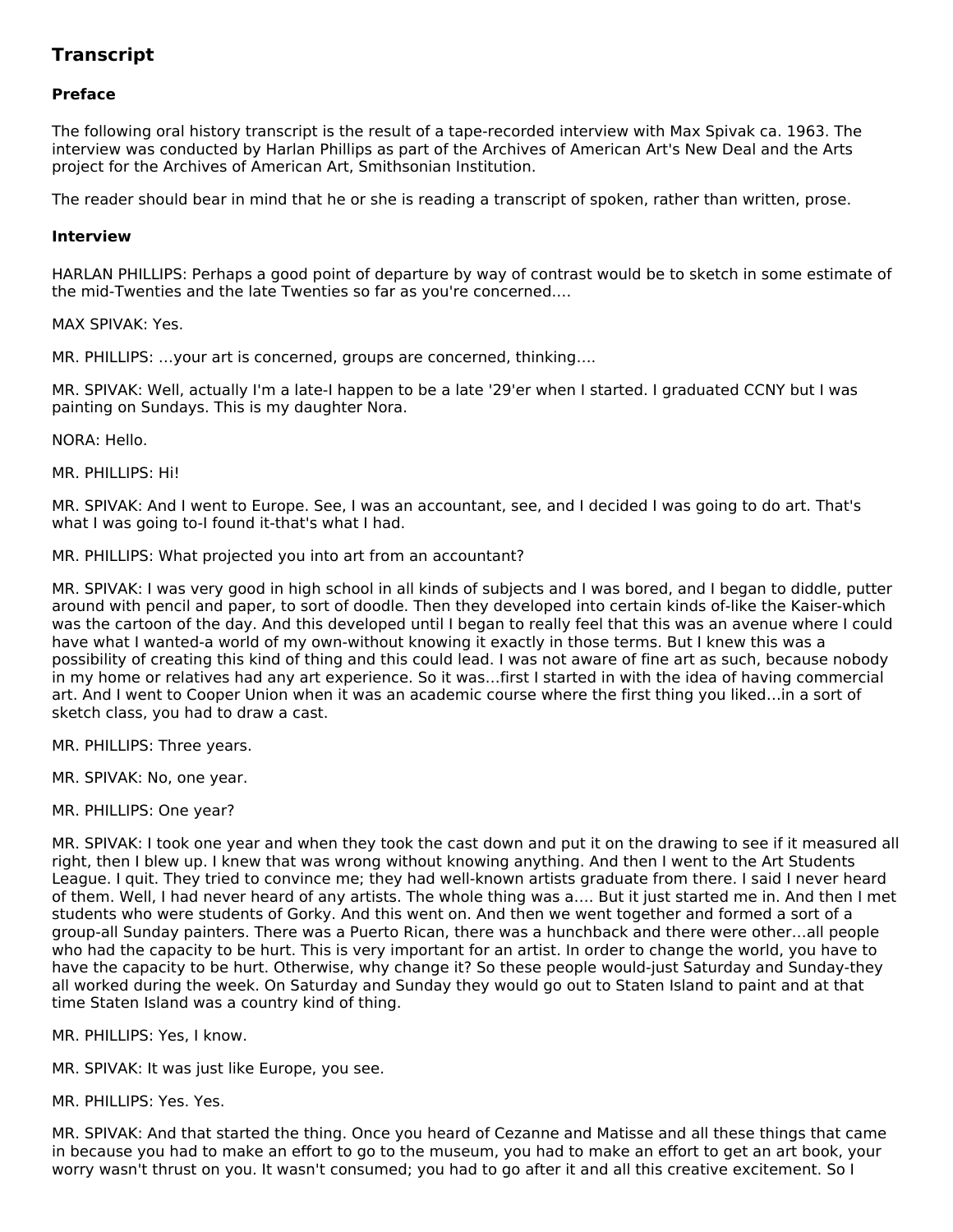decided I would graduate CCNY: I'd get my diploma graduate of accountancy for my mother, gave her the diploma, and I made some money through accountancy. I was making my…as an accountant and bookkeeper. Went to Paris; didn't even know-didn't know French!

MR. PHILLIPS: Did you study with Gorky?

MR. SPIVAK: Well-l, yes, for a while, yes. On and off. He didn't have a real class. He only had a studio class of weekend people. But actually he was much more of an inspiration than he was a teacher.

MR. PHILLIPS: Was he?

MR. SPIVAK: But that was important.

MR. PHILLIPS:

MR. SPIVAK: It's a very important factor. Do you feel hot? Want one of these windows?

MR. PHILLIPS: No, no. no. It's fine.

MR. SPIVAK: So when I came to Paris I felt I was the native, the one who was born and the French were talking a foreign language.

MR. PHILLIPS: Perfectly at home.

MR. SPIVAK: The protest quality of bourgeois life, the silk shirts that the people were wearing-it was the height of the time, right after I left there the boom, the whole thing collapsed. But I was unaware of that. And I eventually lived there three years selling paintings, more paintings that I ever sold here.

#### MR. PHILLIPS: In Paris!

MR. SPIVAK: Paris. Because why do you go to Paris for, see? You go where the market is. They go thereschoolteachers. Americans will come to the café and one painter will introduce new…and they will buy one of each one and they will come there…painting from Paris. Since they couldn't speak French, they bought Americans. This went on and on. So this was a fantastic experience. I lived there three years.

MR. PHILLIPS: Three years. I see.

MR. SPIVAK: And this experience of living in France absolutely colored and changed my life completely.

MR. PHILLIPS: Really!

MR. SPIVAK: Completely. My values were…come from France, the logic, the cynicism, the humor, the pleasure. All of this is a balanced life, see. The Frenchman is a bastard, see. But he knows the value of things in life-some things are important, some things are unimportant, see. It's like when a Frenchman…when a Frenchwoman knows that her husband has a mistress she doesn't worry; he's going to come back, that's where the money is. And this is an understanding that all this thing-the logic, the logic of everything, the clarity of their thinking in their selfishness, is amazing. For instance, I lived in a small town hear Arles and there were two men there who were on the town. They sat in the cafe, did odd jobs. I found out they were white slavers. They were convicted, sentenced to go back to their village where everybody knew them, and couldn't move; they had no card of identity. So they made extra money by doing odd jobs, getting a sou here, a franc there, and so forth. Then they came back to the café, couldn't go to the next town which was four miles, no walls, no keeper, no warden, no meals, no supervision. What could be better? I mean this is reasoning it out because they couldn't move. As soon as they moved one mile out of town somebody would know who they were. Everybody knew them. They were in prison but without walls, see. This is a marvelous.... and this goes on with everything, see. You talk to a French woman on the street, walk with her, flatter her, so-called try to court her. She'll go along with it and then leave you at the corner, knowing that she wouldn't invite you to her room unless she's willing. There's no hope, no, because a man goes into her room with a woman, there's only one thing to do. So you don't get guilty, see. You don't have the look of guilt without being guilty.

#### MR. PHILLIPS: Right.

MR. SPIVAK: And this goes on all their life; everything is…. And you can see that the question of achievement is measured. If you have one acre of land, you're somebody. You meet a guy who has two acres and you look at a guy who has a half acre. The question of not one class, it's a question of many classes. I mean each one has an achievement. When I lived in Paris near the Pantheon, the French worker would never copy Broadway. He wore his cap, on Sunday he'd wear a clean silk scarf, and he walked to the dance floor and got his girl to come over and dance; he was somebody. He never was the lack of being somebody no matter what he was. And a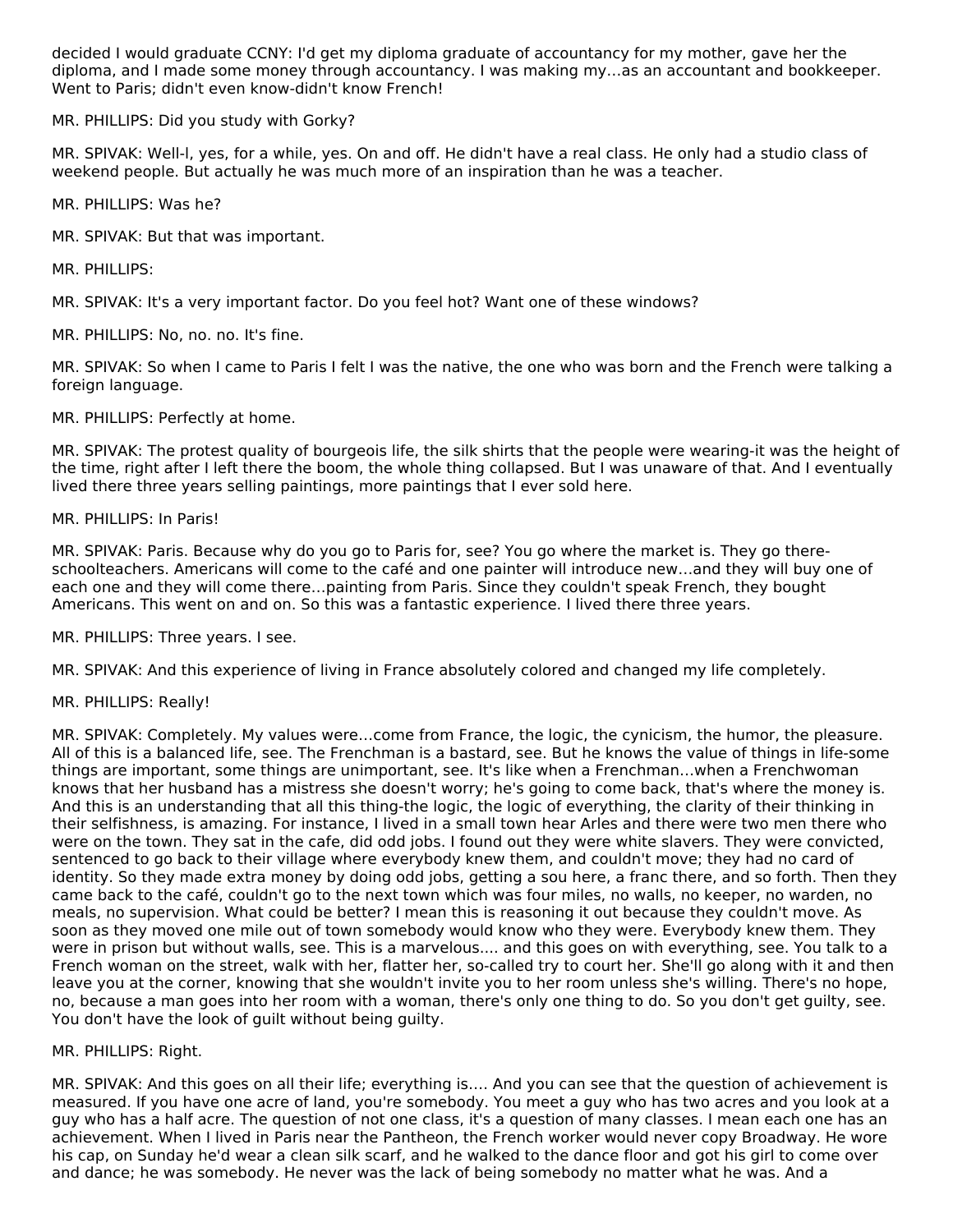Frenchman with a hat would come in-a Frenchman-I'm not talking about a foreigner; they would throw beer in his face. This was their castle. He wouldn't go to Broadway, go to a bistro in the neighborhood and a movie in the neighborhood and a dance hall in the neighborhood. Now all this is twenty-five years ago.

#### MR. PHILLIPS: Oh, yes.

MR. SPIVAK: It has changed. But the kind of characteristic that they have, the kind of thinking that they have, the value of everything…. Everything has its place. The organization of their life. I was young enough. I looked like fourteen or twelve when I went down there; I was about eighteen. And I talked to kids fifteen or sixteen. They were already-the marriage arrangement is investigated-syphilis, insanity, everything is investigated thoroughly, the dowry is arranged, the boy is sleeping with the girl by this time, he goes to the army and he comes back. He always comes back because here he has a dowry, he has an importance. He is a son of the chef de gare, which a train comes once a day. Once one day once the other day. But the importance of everybody there…. The male kind of consciousness of male is fantastic. That's not in the Latin countries; that's not true.

#### MR. PHILLIPS: No.

MR. SPIVAK: It's the woman who is the domineering and yet the male-true, what you call the color is in the male in the posing and the bravado and all that, but the women are really the nicest. And this is the way a Frenchman who owns a small store picks up in the morning a heavy bottle, puts it on the shelf, goes down to the café. The cares in small towns are only for men. The conversation. Everybody talking. Everybody is listening in. It's a college.

#### MR. PHILLIPS: Yes, I know.

MR. SPIVAK: It's a compete college. Nobody can…I mean they learn so much on these evenings of conversation. Sometimes they bait each other like they baited me about America. A baby was born every six minutes in New York City. "Fait huit, eh, fait huit," you know, the Provence accent. They you'd figure it out, so many hours, so many minutes, so many babies for 7,000,000 people. They have logic. They shut up. This is one of the greatest respects they have, if you think clearly. They were talking about "you Americans love money, that's all you're interested in," you know, the standard canards. I took off my shoe and asked them to take off…I told them what I paid for it in francs, I showed the quality of my shoe against his shoe. Mine was better. I took off my jacket and showed him the quality and workmanship was better than his, and who were they talking about money. They shut up. This went on all the time. Yet when I went down there I never paid for a drink at the bar for nine months in this small town. I was the guest…the entertainment. They made fun of my French accent. It was all…I was amusement. I was unprepossessing; I was young-very important. If I was five years older I couldn't have done it.

#### MR. PHILLIPS: No.

MR. SPIVAK: The youth was very important. They cherish it because the old saying is still true, the little boys of four play around and say "Mon Dieu," you know.

#### MR. PHILLIPS: Yes.

MR. SPIVAK: Here we go out with the boys at sixteen. And this is still true. But this kind of value I didn't find anywhere else. I knew exactly what the score was about everything. But it wasn't dull, it wasn't social, there were so many varieties of status and in each one with his kind of little satellite that you were intrigued. So the knowledge of everything gave you a kind of poise about logic and understanding that the confusion here of status, not knowing whether you're in or out, is much, much worse.

#### MR. PHILLIPS: Yes. Yes.

MR. SPIVAK: And you can't talk to anybody. You can talk to…and this is the quality the French woman. She doesn't want to know mathematics or physics or anthropology. She wants to know men. If she knows men she knows everything. This is a kind of understanding that's so profound…

MR. PHILLIPS: Yes.

MR. SPIVAK: …that it's always charming.

#### MR. PHILLIPS: Yes.

MR. SPIVAK: It's always knowledgeable and listens with graciousness to everything because she's not listening to you about astronomy, she's listening to you the man, see. This is the difference, black and night, no paths. This is the fantastic thing. So I got my real understanding at home-I felt at home completely without even knowing the language. So right away-I mean you have no idea what it felt like being in there feeling at home and all this foreign language all around you, see. And this was what it was. The more I lived there my French was never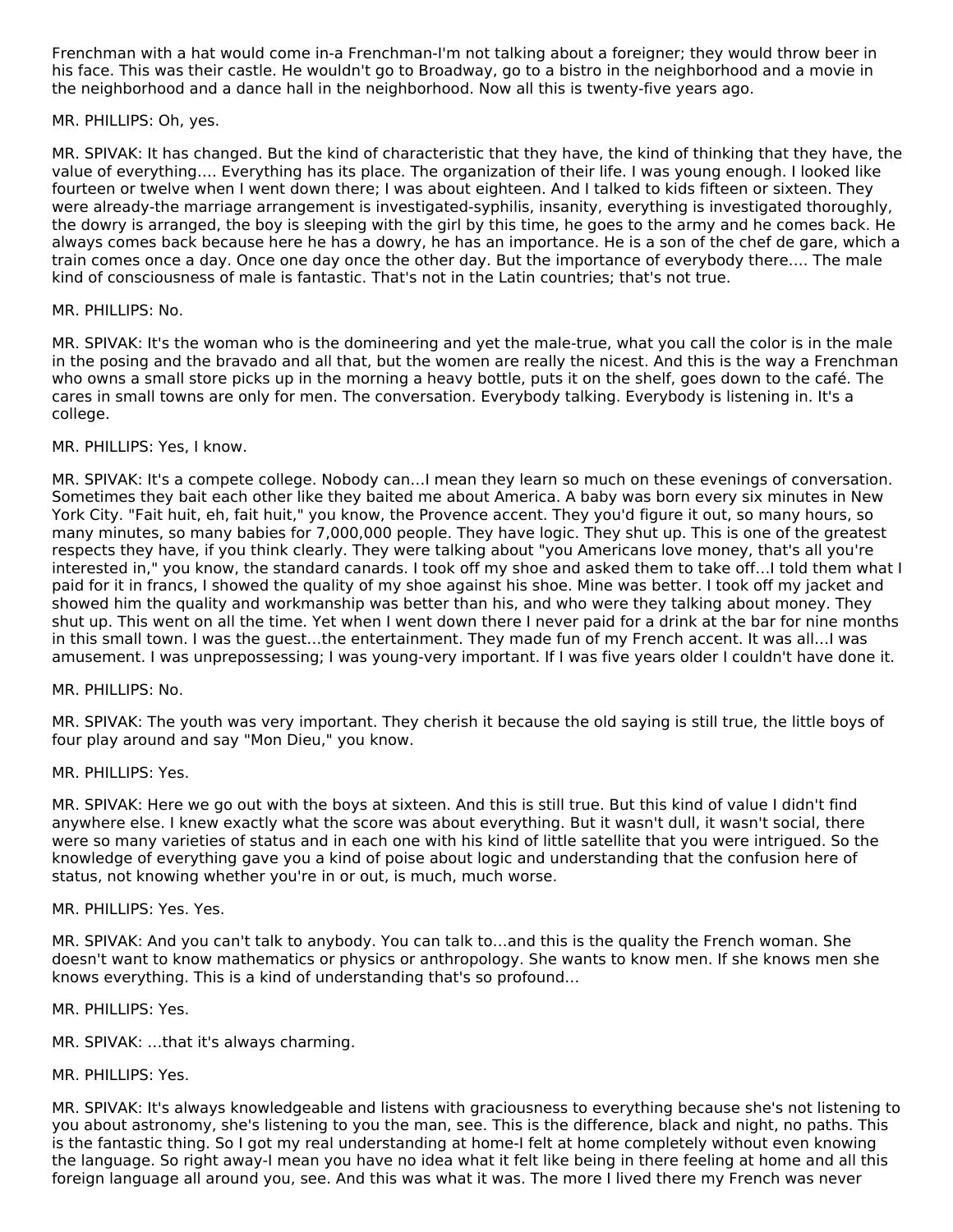good. It was always-there was no past tense, no future tense, it was always present. Do you know what I mean? But the accent was good.

MR. PHILLIPS: Yes.

MR. SPIVAK: And this went on and on so that I mean the poise I had with the Frenchmen, they took care of me; they took me to Bal des Quatres Arts in Paris for three years which is hard to get in. I went with them to Normandy and Brittany. There was a whole group from Lyons that had their little restaurant, a little sixteen places, a little restaurant in the basement and everybody from Lyons would come there if they wanted to meet their old friends. That's all it took. You don't entertain at home. You meet at the café. Then when you're bored you leave, you're not a victim, you see. Suppose you invite somebody and you get bored, you know. Have you been there?

MR. PHILLIPS: Yes.

MR. SPIVAK: You know what I'm talking about?

MR. PHILLIPS: Yes, yes.

MR. SPIVAK: So that this kind of understanding of your time, of how much for politeness you have to play, how much you can avoid; all this is so understanding. You have no idea. So finally a painter saw me painting, waited around till I finished, brought me to this little restaurant and then they took care of me, see. That's how I started. Then I came back in the height of the Depression.

MR. PHILLIPS: What did you do to your work over there?

MR. SPIVAK: I painted. What?

MR. PHILLIPS: Content-wise what…you know, how about idea?

MR. SPIVAK: Idea…the point is that at that time it was painting city streets and then I painted from life the landscapes down in the south of France. Not the Riviera, I went down the Riviera, it was too hothouse; it was too abundant and had no space.

MR. PHILLIPS: Yes.

MR. SPIVAK: Everything is too close up to you, the palm trees annoyed me as a symbol of bourgeois leisure. I couldn't stand it, see. I never saw a painting of a good palm tree either, see. So this went on so that….Then the paintings-I have one painting in the bedroom-I'll show you the painting, you can….

MR. PHILLIPS: Well, we can do it later. While it's in the mind, let's go ahead.

MR. SPIVAK: Yes. Well then, you see, the thing is that the nature, the kind of effect it had on me, I painted from nature using still lifes or something. There wasn't anything abstract. You don't have to paint abstract in Paris. Everything is paintable. Been lived in hundreds of years.

MR. PHILLIPS: Yes, has that…?

MR. SPIVAK: You sit at the café; you paint across the street.

MR. PHILLIPS: Right.

MR. SPIVAK: And you come back, you cry when you see the New York skyline, the most beautiful landscape in the world. But one you get to paint it, you're lost because you can't catch it from viewing it.

MR. PHILLIPS: Yes. Yes.

MR. SPIVAK: To be in it, you have to recreate it, see.

MR. PHILLIPS: Yes.

MR. SPIVAK: And that's a different story that means you have to paint in a studio. This is where-that's why abstraction has taken such a big hold here earlier than it did there. There were abstract artists started there, the ideas came from there but the practice-that's why there is no nature school, the last one was the Hudson River Valley School of Art. See, the leisure there the Hudson Valley was very good and even in the Southwest in Taos they can't paint those mountains, like you can't paint the New York City skyline, it's too big.

MR. PHILLIPS: Yes.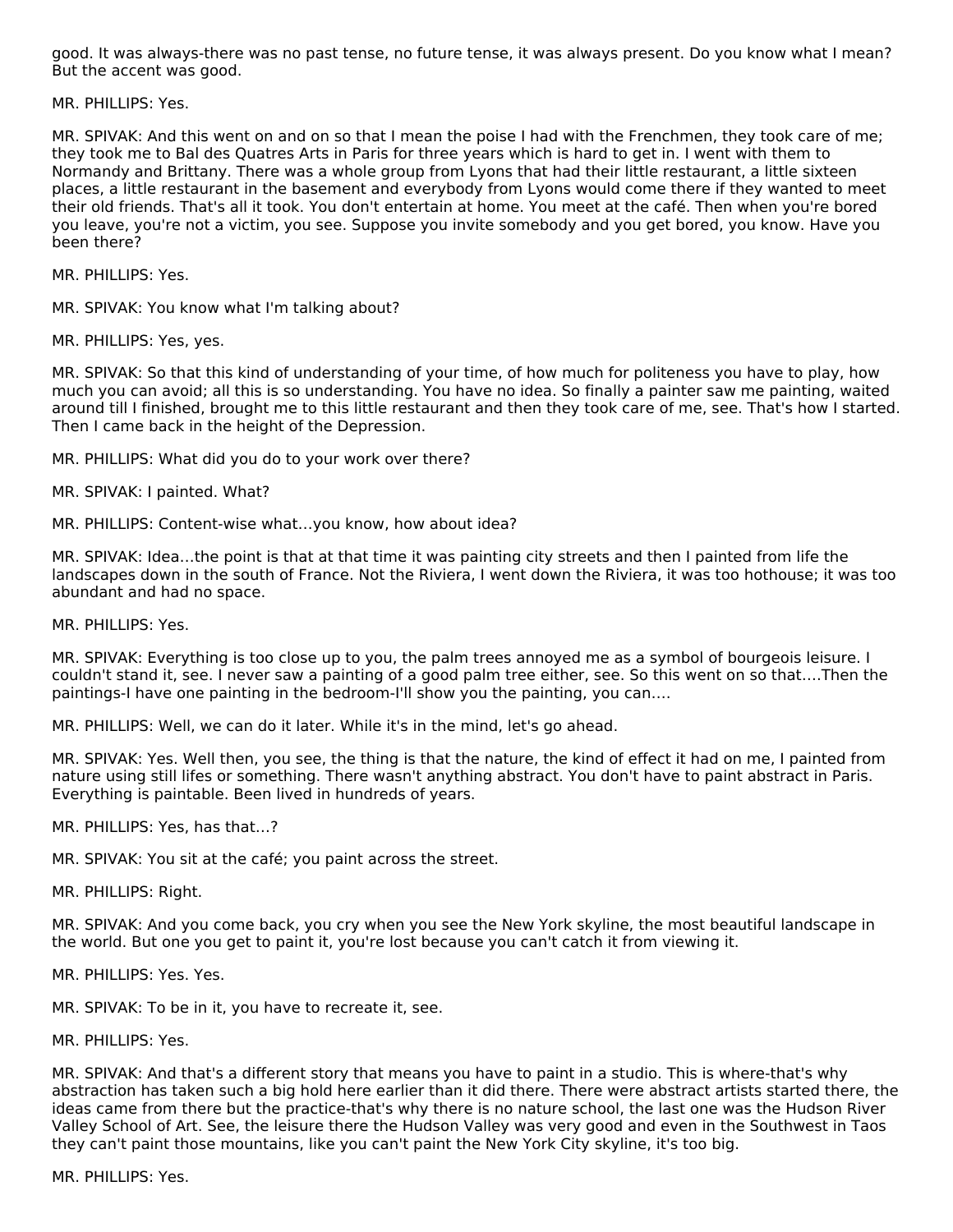MR. SPIVAK: You put it down but it looks like a picture postcard.

MR. PHILLIPS: Right.

MR. SPIVAK: You have to recreate it. That' s what Marin knew. He got the turmoil and the confusion and the hectic business but he didn't get the appearance.

MR. PHILILIPS: Right.

MR. SPIVAK: And this is important, you see; this is what you learn here is the fact that you have to recreate the thing; you cannot work from the scene.

MR. PHILLIPS: Yes.

MR. SPIVAK: And every painter who works from the scene produces picture paintings that have nothings to do with art.

MR. PHILLIPS: I see.

MR. SPIVAK: But everything in Europe is paintable, it's been, you know, molded; it's been touched and waxed and caressed and loved so that it's paintable. Anything you look at forms its own kind of coherence, a new kind of creativity, of pleasure, of warmth, of sensuousness, which we haven't got, see.

MR. PHILLIPS: Yes. Yes.

MR. SPIVAK: So that's the difference I find between the two. There I could paint the nature continually. I don't know about now, see. Again this is a question of time. I still think that a good deal of France in the small towns and Italy are not changed.

MR. PHILLIPS: Yes. Untouched.

MR. SPIVAK: You see, they're not touched yet. It's still the big cities that they're trying to maintain as a museum, but the outside is we won the cold war. Everybody wants to be like us. So that's the tragic, to be able to go from place to place you wouldn't see anything. The uniqueness of each place is….

MR. PHILLIPS: Gone. Yes.

MR. SPIVAK: And this is the inheritance that we're going to give your youth, our sons. It's a big problem.

MR. PHILLIPS: Did you put this into words this way then. I mean, did it make this kind of impact on you then?

MR. SPIVAK: I felt it. I didn't know how to put it in words. But I was able to understand it in the sense that I was at home with it.

MR. PHILLIPS: Yes, I see.

MR. SPIVAK: That I understood it. And that's why when I came back here I had a cold-water flat on Sutton Place out on 55th Street. At that time it was black and white buildings and it was cold water, eighteen dollars a month. I used to look out on the East River and I'd paint the East River scene, come back to it-couldn't do it, couldn't get what I felt in the other place so I had to come to an understanding in order to paint I would have to do in the studio.

#### MR. PHILLIPS: Yes.

MR. SPIVAK: I used to go up on bridges-friends had a 40-story building because the sight of the New York skyline coming in on a drizzly morning is a phenomenon; it's the most unique thing in the world. You cry because this is the seventh wonder; I mean you go all over the world, here it is. But try to do it as is. Nothing. You do not capture this. You have to be in it. And you have to have all the sensation and create the drama and the kind of impact that has you from the inside, not from viewing it. And this is very tough, you see.

#### MR. PHILLIPS: Yes.

MR. SPIVAK: But this goes on-even the Rocky Mountains-can you paint. Is there a decent painting of the Rocky Mountains? There isn't. It's too big. To catch that bigness you have to do something so you paint the scene of the Rocky Mountains-it's at best a picture postcard. It's sad, isn't it? And the photograph does a terrible…I don't see any reason to do it. And the photograph has handicapped the painter because he could have maintained the illusion of being a creative person, a magic by creating an image as it looks. And, incidentally, beyond that the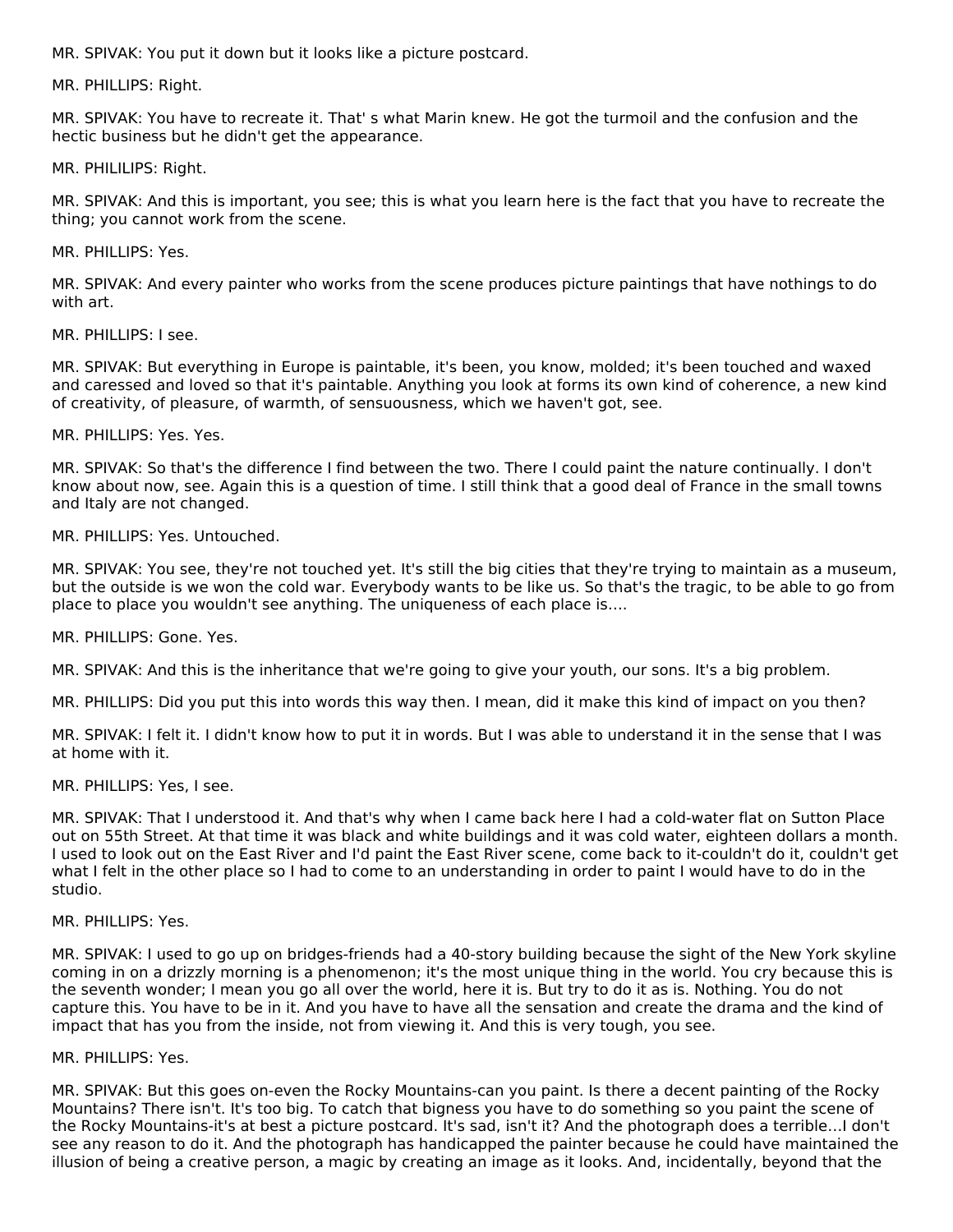structure would come and the other things would add to it. Now he's face-to-face with a blank canvas and right away he touches one thing-is this art? It 's really murder! Because right away you're faced with the end. The idea of being a Renaissance painter going into a studio for ten years grinding color, enlarging in scale, the process is there; the end comes from the process. But here we're always faced with the end first. As soon as we put…is this art? And if you'd weigh it that way you'd never risk, see. It comes out of experience, it comes out of growth, it comes out of a process, and this is what we don't learn here. We haven't got that patience nor do we care to have it, see.

#### MR. PHILLIPS: Right.

MR. SPIVAK: And that's the murderous…. So the experience in art culture has to change your life, otherwise it isn't anything; it's one more thing. And culture is being consumed to a degree that no other country has ever had but it doesn't change a thing. It doesn't change their thinking or their desire or their way of life. It's completely one more thing. And this is what's happening. So that's how I started. This is the way I thought. I couldn't clarify thinking or in words in that fashion because I lived it. I was too close to it. And I believe….

MR. PHILLIPS: I was going to ask you what projected your return home? I mean if you found…?

MR. SPIVAK: I began to feel if I stayed there long enough I'd be a "Mon Dieu." There's something about it, see, already the fact is that I was getting older, was not that young, I knew was a factor. I knew already I would begin to see and hear more of the ordinary and the banal, not knowing the language is a big advantage, you see.

#### MR. PHILLIPS: Oh, yes.

MR. SPIVAK: It gives you a complete primitive wonderful feeling knowing everything is not that good in some respects.

#### MR. PHILLIPS: Yes.

MR. SPIVAK: Where you know everything, a lot of things you shouldn't know.

#### MR. PHILLIPS: Right.

MR. SPIVAK: And that's one of the big things today. We know everything that's going wrong with the world, see. We can't do a thing about it anyway. And knowing it depresses us. So there's certain things knowing the language more, getting into the habit, allowing habit to take over. Then I decided I had to go back.

#### MR. PHILLIPS: So you were running out of cream?

MR. SPIVAK: Well, I could have stayed there another year; I sold paintings, I had a sponsor. I had…Mrs. May bought some paintings, a whole series of them, for a year or two, so I could have risked that because I came back to nothing. So that wasn't the point. But I had to have fresh experience, everything about my experience referring to my travels in Italy, every time I saw a painting as I traveled in England and so forth, as soon as it became habit, I knew you cannot renew an experience. Something gets lost instinctively. This is all-this is all after the fact.

#### MR. PHILLIPS: Yes. Yes.

MR. SPIVAK: But you feel it. And this is what I value-the intuitive feeling is so right. But you've got to keep your instincts clean. This is so hard. So that the actual judgment value first kills the intuitive kind of experience. Even doesn't ever allow it to develop.

#### MR. PHILLIPS: Yes. Yes.

MR. SPIVAK: And this is murder. People without intuitive feeling, like in art. I teach art-the first thing I tell them-I'll talk to you from day and night but, unless you felt that when I say form, it doesn't mean anything either to you or to me as far as communication. But if I say it hasn't got form, you already felt something was wrong. It's communicating, but we share the same experience. Intuitively you felt it. I also felt it…little more experience. And this is a fact that we're losing. The intuitive has to have a chance to blossom. You can't cripple it by predigested judgments of value, you see.

#### MR. PHILLIPS: Yes.

MR. SPIVAK: And this is a very, very-this is the sad state; I mean this is all I do is to teach them to value an experience and then judge it afterward. And this is a very tough thing to do because they're all conditioned; you'd doing this experience because you want to get this and this. Therefore there's no experience.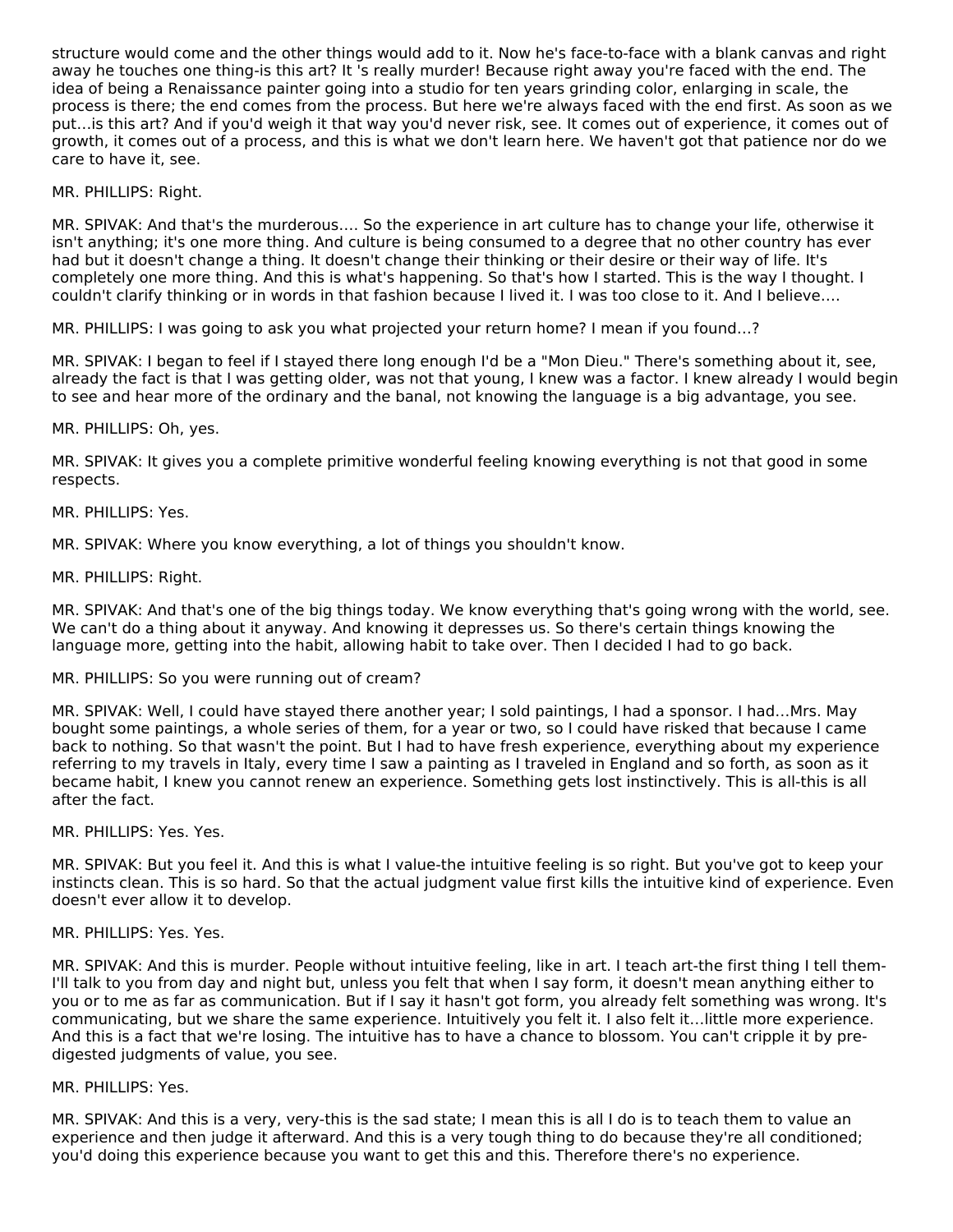MR. PHILLIPS: No.

MR. SPIVAK: And this is a very tough question. It's going to be-unless we reach that in the educational factor process, we stress that more, we're lost. We'll have all the engineers and all the computer people and all the works but if you don't have that instinct….

MR. PHILLIPS: Nothing.

MR. SPIVAK: That's right. Isn't that what you think?

MR. PHILLIPS: Right!

MR. SPIVAK: It's very important that it's not…and you can't outline this sort of thing because it's used by the charlatan as well as the sincere person. They both use the same words.

MR. PHILLIPS: Right. It's like having all the techniques in the world and no statement to make. Nothing to say.

MR. SPIVAK: That's right.

MR. PHILLIPS: What did you pick up in travels in Italy?

MR. SPIVAK: I went there to see. I traveled. You know what I did usually? I went with one friend. He was a sort of boy from Detroit, very quiet and modest, and we used to drop off there at the station and walk until we found a place we liked. We would smell, we would feel the air, we never went to a real hotel. And then when we found a place then we'd have a taxi go back and get our bags. And as soon as we got too tired, we didn't have to go through all the routine, we left the place. And this was the way of traveling, see. You always lived on the basis of…in the people and we met very few of the American spots in this but there weren't too many anyway. It wasn't as frequent as it is now. It would be much harder now. But it was a wonderful period; it was 1930, the franc was twenty to a dollar, life was much cheaper there, see.

MR. PHILLIPS: Sure.

MR. SPIVAK: And, you see, one of the values that I appreciate too that the experience of going to concerts and theatre and ballet and opera are cheap; they're state-supported, see.

MR. PHILLIPS: Accessible, yes.

MR. SPIVAK: The luxury things were food which was almost as expensive as ours, and if you wanted to live the way we would live, with a bathroom, the rent would have been the same. But the pleasurable things were cheap. Like going to…or sitting in a café is cheap. Going to the opera was three francs-twelve cents. The Ballet Russe was six francs-eighteen cents. It allowed you…how can you pay nine fifty today? And then get gypped.

MR. PHILLIPS: Right! In the bargain.

MR. SPIVAK: See, that's what I'm…no matter how France changes what it gave, the whole picture of how to value things, see-they made the entertainment and the cultural things cheap and they gave it the importance because this is the important thing--the pleasure. And we have pleasure from automobiles but they're getting to be three thousand dollars, see.

MR. PHILLIPS: Yes.

MR. SPIVAK: It's the difference. There's a big difference of values.

MR. PHILLIPS: Yes.

MR. SPIVAK: So I had a wonderful experience. When I came back it was…I had to turn myself all over to get this kind of picture we have here. But I came back at the right time, see, when-as I said before-for the first time the artists who had felt themselves an outcast, who had deliberately and maybe without knowing that this was the role he had to take and this was the road he had to take, cut himself off from the mass of society in order to begin to be a little different all of a sudden feels that he's part and parcel of it, that he belongs to he human race and they are suffering the same way that he did…

MR. PHILLIPS: Yes.

MR. SPIVAK: …without the same reason. For all of a sudden he embraces them back again, then he goes into their politics, he goes into their sit-ins, their protests, things that he wouldn't have done alone.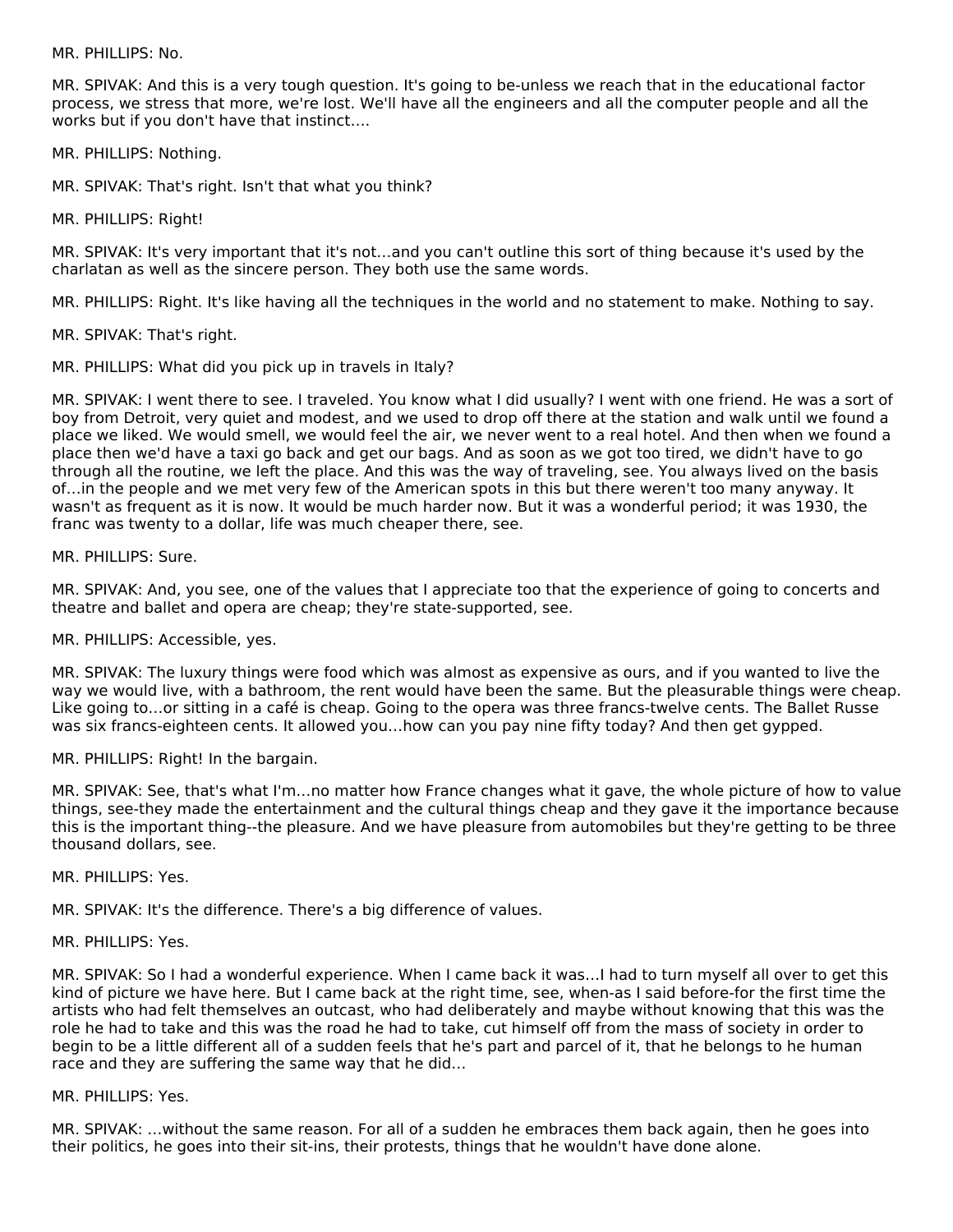MR. PHILLIPS: No.

MR. SPIVAK: Your artist never got involved with that. Politics was something they …but as a group they joined, as a group, not as individuals, so much because there was an artists' organization, because there was also an identification the mass of the artists with the mass of the people, then the kind of experience of this mass kind of experience which they shared with them on a higher form because then they brought into it all the values that they wanted in their painting. The better things were changing, see. That was all right until that became no longer fresh. And then they…they still belonged to organizations but they no longer became active. Of course, in order to give that its proper due, they would have to give up painting, see. And there the choice came. And most of them chose not to give it up. Besides, it had lost its kind of spontaneity.

MR. PHILLIPS: Yes.

MR. SPIVAK: It lost its excitement. And it became tight as an experience, again the same….

MR. PHILLIPS: Yes. Well, when you…what was the year that you returned-'33?

MR. SPIVAK: '33, '33, yes. That's right.

MR. PHILLIPS: And you took this place on…?

MR. SPIVAK: On Sutton Place South, and I tried to paint there for a while and I just couldn't get anything that I was satisfied there.

MR. PHILLIPS: The key this morning was this whole flavor of spontaneity.

MR. SPIVAK: Yes.

MR. PHILLIPS: How did this begin to operate on you? As far as I know you weren't necessarily known among artists. How do you…?

MR. SPIVAK: Well, the thing is that it's true but I knew a number of art student Leaguers, a small group.

MR. PHILLIPS: Yes.

MR. SPIVAK: And then the whole business began since it was that kind of area there-it was a very fancy area, Sutton Place South-and they had guards around and pretty soon they recognized your friends as not bums but it got…even though mine was not part of their domain-but they patrolled that block. Anne Morgan lived on the next block.

MR. PHILLIPS: Yes.

MR. SPIVAK: So that sort of thing. But then you felt isolated there. Something was happening in the world. There were all kinds of little explosions, you couldn't sit in the East River window and paint any more. You lost that sense of reason. This is what happened. So you went down to Eighth Street with somebody who knew somebody, you went up to somebody else's studio. They were looking for work; you were looking for work, money was running out. What to do? Then the Gibson Committee-somehow or other, I don't know how it happened, I got on. Then I met some people there. Eventually the identification of artist and artists got closer. Before that it was only small groups-nobody really….

MR. PHILLIPS: No one…?

MR. SPIVAK:

MR. PHILLIPS:

MR. SPIVAK: And there were no groups; they were friends.

MR. PHILLIPS: Yes.

MR. SPIVAK: But they were friends on the basis they were craftsmen basis; it wasn't as a mass. Gradually the Gibson Committee had-I don't know how many people-a hundred, very few. It wasn't too many.

MR. PHILLIPS: Yes. But the nature of their job was important too at the time.

MR. SPIVAK: Yes, the nature of the job, and we laughed at the job when we painted-some of the kids put hammers and sickles on the saints when they had them upside down so when they were all over thrown there would be a sickle on top. It was that kind of…they couldn't take that job seriously. Yet they did their job.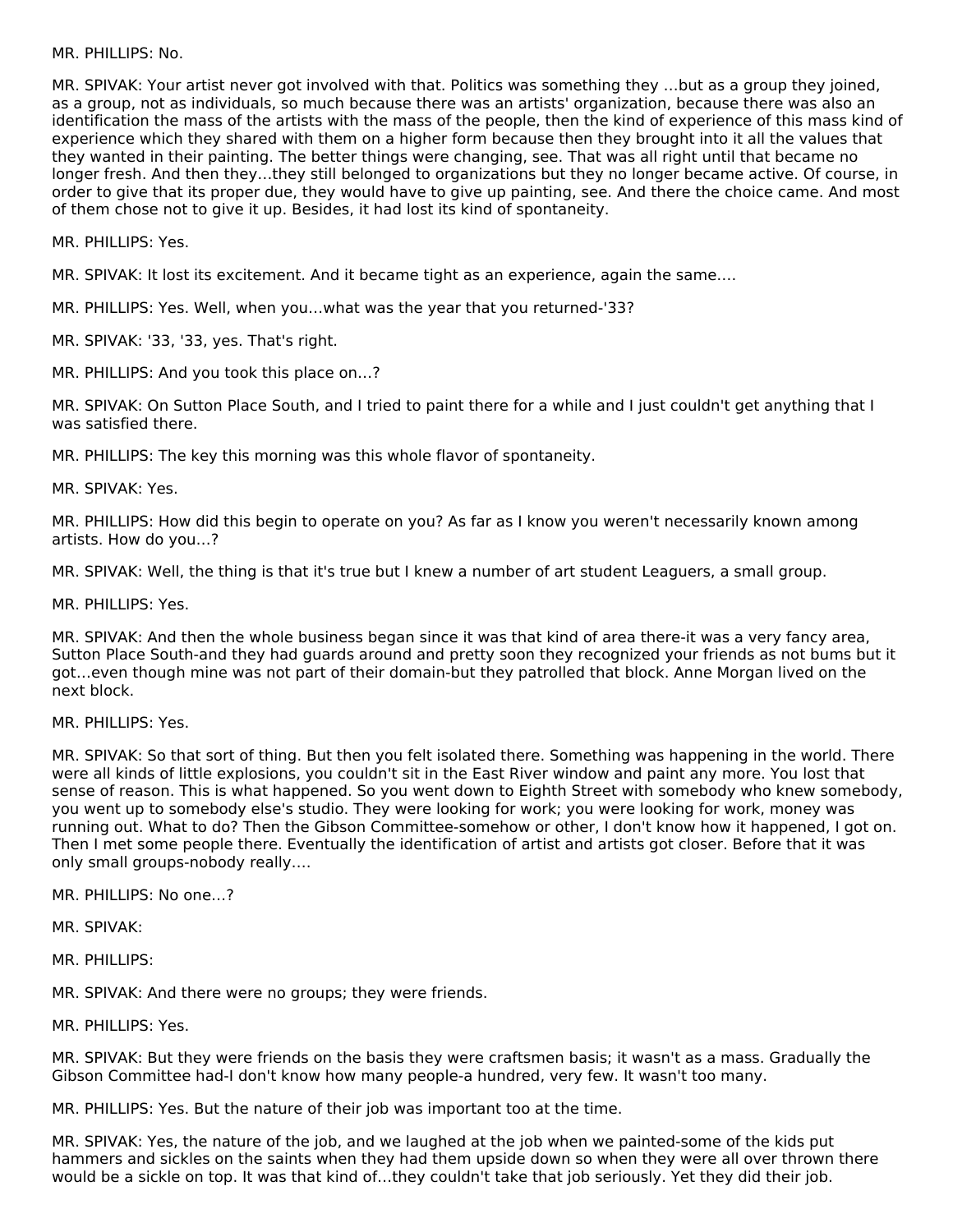MR. PHILLIPS: Yes.

MR. SPIVAK: But they didn't do it-it was a sort of job you did but you weren't really concerned with it...

MR. PHILLIPS: No.

MR. SPIVAK: …you weren't trying to please a boss by the quality of your work and trying to be advanced and getting a raise. You were doing it to get some of the Gibson Committee money and you were doing it to get some sort of flattery out of it, but at the same time you didn't take the content seriously.

MR. PHILLIPS: Yes.

MR. SPIVAK: So that also created…but it wasn't until the project began-the Whitney Museum project--and the prospect of a number of us met who had met on the Gibson Committee and we had…in a beer parlor we talked about getting a committee sponsoring government work and that's when we thought of the WPA. When did that issue-193\_?

MR. PHILLIPS: 1935.

MR. SPIVAK: '35?

MR. PHILLIPS: Yes. The PWAP came first. That's the Whitney.

MR. SPIVAK: Yes. And this began to be in the air with solutions really, though we didn't read the papers as well as we should have, but it began to be as a little model group met-there may have been other people who were more left, had joined the John Reid Club. They were such more socially aware, they had meetings there, there were fights and arguments and so forth in the club. This attracted you too, the fact that some thing was happening.

MR. PHILLIPS: Yes.

MR. SPIVAK: And then of course it wasn't happening only to you, which means a private club or a private closed shop. It was happening to the whole world including you.

MR. PHILLIPS: Yes. There's a difference.

MR. SPIVAK: That's a big difference, you see.

MR. PHILLIPS: Yes.

MR. SPIVAK: But at the same time you didn't have to pay for it, you didn't have to change in order to be in it. Because it was so big and affected everybody; it didn't have time to classify you…or worthy of it or not worthy of it. You were in it.

MR. PHILLIPS: Period. Just by virtue of being. Yes.

MR. SPIVAK: So that you didn't change any. You didn't change anything to be in it.

MR. PHILLIPS: Yes.

MR. SPIVAK: Because it had to be done fast. They had to spend the money, get it into circulation. And they didn't ask are you proper, are you good morals, are you wasp, white, Anglo-Saxon, see. They didn't ask anything because money had to be spent, see. And this is the work…so that this created the kind of a mass action without you sacrificing or lowering in any sense any value that they were asked.

MR. PHILLIPS: Right.

MR. SPIVAK: And you didn't do it. So this was see. Now then the only thing is the poverty basis wasn't demeaning. Everybody was poverty-stricken so it was no longer demeaning.

MR. PHILLIPS: No.

MR. SPIVAK: It was no longer a feeling of shame, you see. And this is where I mean that we joined the human race but we joined it on our level. We didn't get grovel'y, or we didn't beg, we still had the same kind of clarity that we went away from the mass before. So when the money came in, or the relief, or the possibility of changing things, we were at our level of achievement as a person.

MR. PHILLIPS: Yes.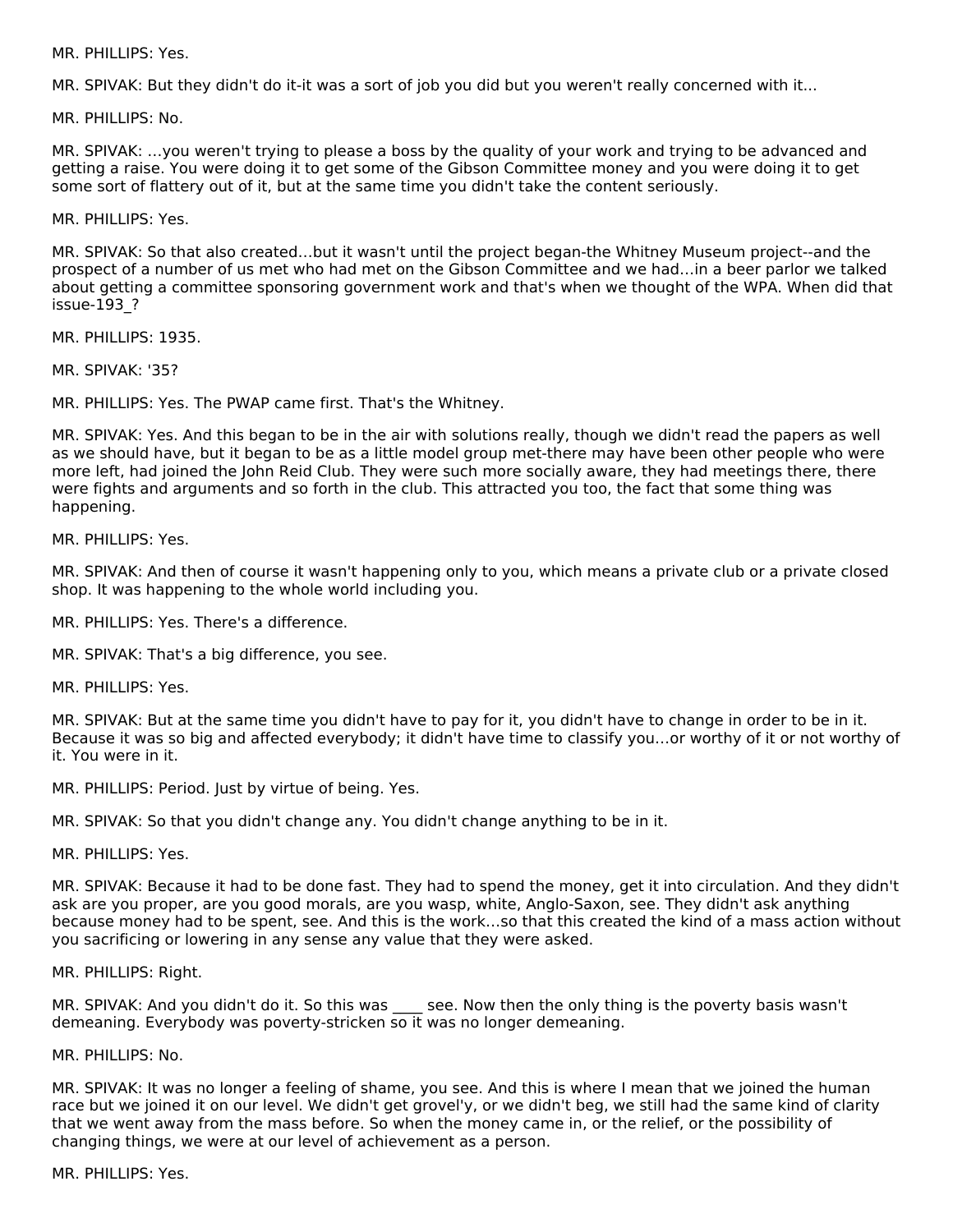MR. SPIVAK: That was very important that they didn't ruck us down, there was no groveling and we weren't stamped under in order to get this kind of stipend to exist on. We didn't have to accomplish a new kind of metamorphosis to live. Well, now look, that's very important, the fact that we didn't undergo any period of indoctrination to justify or to be what you call eligible for this kind of charity work.

MR. PHILLIPS: Yes. Yes.

MR. SPIVAK: And this kept it on a high level immediately. There was no shame, there was no panic, one's position was like a soldier. A soldier you don't come into….

MR. PHILLIPS: Right.

MR. SPIVAK: The Army takes you over and puts you through the grind and then you get, you know, and even then….

MR. PHILLIPS: You come out a bundle of tens, yes.

MR. SPIVAK: And this wasn't true on the projects. That's a very important fact of why it maintained its quality; it started off right, see.

MR. PHILLIPS: Yes.

MR. SPIVAK: And that's a strange thing. I mean, you know, you talk; you think as you talk, and I hope I talk as I think, you know what I mean.

MR. PHILLIPS: Yes.

MR. SPIVAK: But it's true. It's true. That is very important. That's why everyone that came there, we weren't peasants, see, we were there you see. We took this…it's like when Roosevelt was told about a strike on the WPA, see, he said, "Well, That's mutiny on the Bounty." Which is very clever, that kind of humor; that wasn't an insult to him, it was….

MR. PHILLIPS: No.

MR. SPIVAK: It wasn't ingratitude, it was no ungrateful feeling in it or that we were ungrateful. Look at us. Here we were beggars. We're telling him…there was a feeling…this is part of the …to accept it on that basis…that's when we had this fright but it was sort of a laugh at the same time.

MR. PHILLIPS: Yes.

MR. SPIVAK: And this went through the Administration; it was fortunate too for us.

MR. PHILLIPS: Was it?

MR. SPIVAK: The Hopkins and-who's this guy-Cahill-and other people of that kind were in Washington pushing it. They knew where to spend the money, they had to spend the money, and the intellectuals were there to siphon off some for us. Otherwise we would-if the politicals were in there in addition, see, then it wouldn't be…the thing would be no place.

MR. PHILLIPS: Right.

MR. SPIVAK: But the fact that Hopkins and a few other boys went down there with the New Deal with FDR in the beginning because this was an emergency, there was a crisis all over the intellectual…and I think that helped us too. So there was a meeting of both minds on both sides; it was at the highest level of achievement as a human being.

MR. PHILLIPS: Yes.

MR. SPIVAK: So that made a difference too. Sometimes you have the-the one who gets the money at that level but who gives it isn't.

MR. PHILLIPS: No.

MR. SPIVAK: But in this case they both….

MR. PHILLIPS: Hmm. Well, what sort of experiences did you have with the PWAP at the Whitney Museum?

MR. SPIVAK: Well, the PWAP was very, very simple. The only experience I had in the beginning was I was the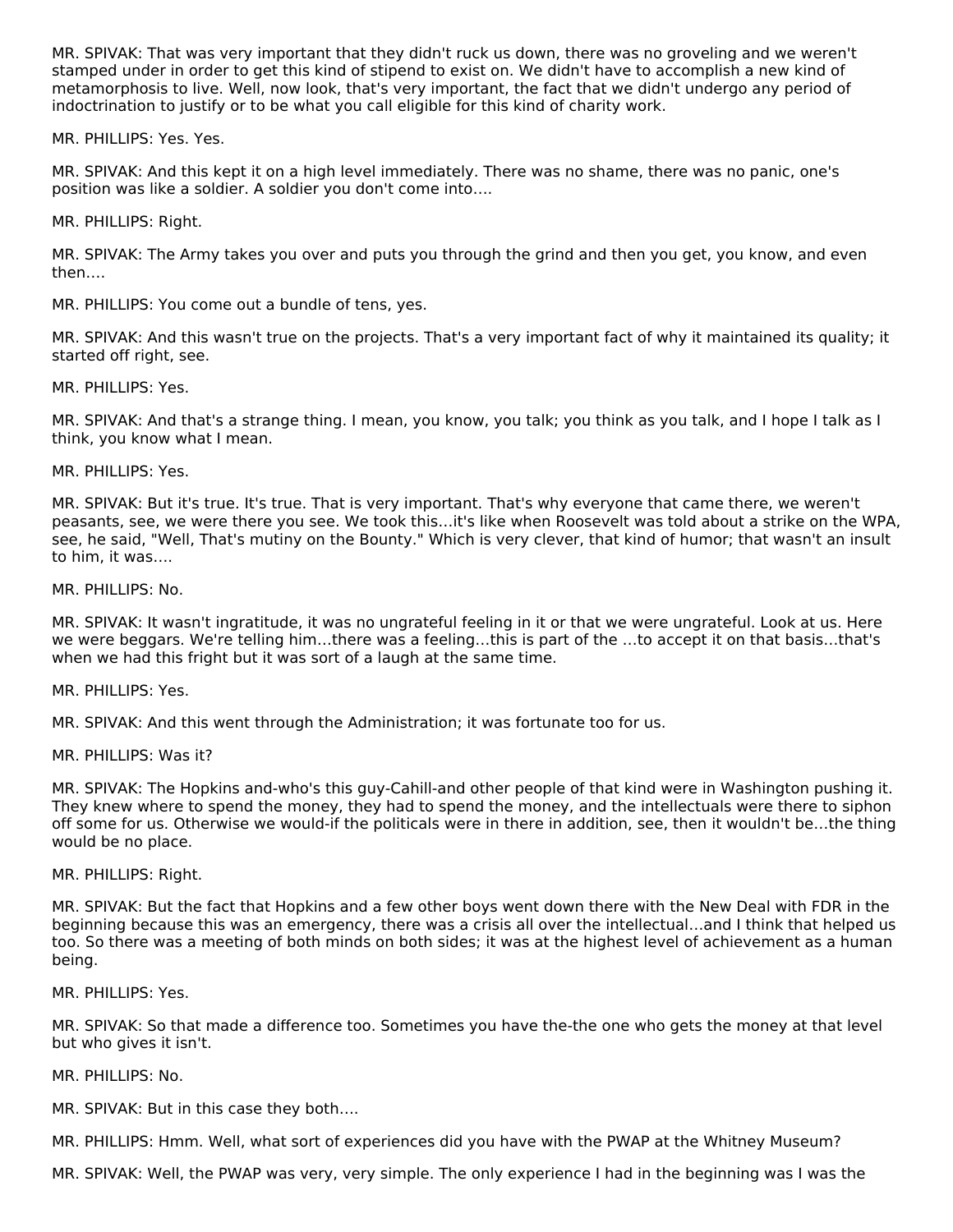organizer and Brushan was the secretary of the artists' organization, and when the money was being given out only to favorites or to people she knew-she claimed she knew all the artists-and we stuffed the mail boxes of the Village because we never knew all the artists. "Are you known to Mrs. Force? Are you an artist? Money is being given out only to the…. Let us know it." I'm very good at that. I mean at that kind of…. Hundreds came out in the street in front of the Whitney. She called the mounted police. And one of the boys was hurt. This created-the back door…. In the first place, when she met us, see-I didn't go in. I sent Bryson in and the others-but she met the committee with nails sticking-she never had seen anything like it-we were like a horde from the uncivilized….

#### MR. PHILLIPS: Neanderthal.

MR. SPIVAK: Absolutely. She said, "I know all the artists. I don't have to be-you don't have to submit any names because I know all the artists." Well, when she saw this and we came out and the police charged, and one cop was hurt in the commotion, and then she looked out the window and she saw some of her favorites were in that crowd. That killed her. Because she was a queen.

#### MR. PHILLIPS: Yes.

MR. SPIVAK: She was giving out all the gifts and all the courtesies and they were currying favor with her and all of a sudden this whole world collapsed on her. After that year, she did not…she went away for an enforced vacation. It was a fantastic…. So that I got a job. Most likely maybe it was political bribery to keep me quiet but we did keep quiet because there wasn't anything left after a while.

#### MR. PHILLIPS: Right.

MR. SPIVAK: Then Mrs. McMahon got into government to put in some project on the WPA side to supplant the other.

#### MR. PHILLIPS: Yes.

MR. SPIVAK: And she qualified herself because of the Gibson Committee and Mrs. Force became hysterical and quit in despair. And a little later I met her, she was a little sorry about her attitude. "She had to learn," she said. She was very nice about it but you can imagine what it did in a moment. She was the aristocrat, see.

#### MR. PHILLIPS: ….completely.

MR. SPIVAK: Yes. So McMahon was very ready for this. And then the committees would meet to set up store, the organization of people, and it was quite…you had to qualify for relief. They investigated you. The investigation wasn't too bad. They had no time to really go into every investigation, so that you weren't humiliated in any sense of the word. But you see this started so the relief business was a fact. If your wife was working, you couldn't get on. There were other things-if you owned property, you couldn't get on. They were very simple things but many people began to fake, began to move away from their wives, get a separate address and so forth. There weren't too many. There were enough people who needed….

#### MR. PHILLIPS: Yes. Oh sure.

MR. SPIVAK: So that the few people who skipped on it were very unimportant, you see. But then it began and the question of classification was important, the question of who could teach and who could paint easels, who could do murals and who could help. So they had a classification of easel painters, ones whose paintings would be acceptable, acceptable to show easel paintings, or ones that would be selling, the ones that would be given to schools and institutions of tax exempt source; it had to be that. And then they had a horde of people who were assistants. I had five assistants on my mural project. Five. There was Lee Krasner who married Jackson Pollock.

#### MR. PHILLIPS: Yes.

MR. SPIVAK: She was my research girl. Harold Rosenberg who was my reader, a very good reader. And then we had a guy to wash the brushes and so forth. And another did odd jobs. But everybody was accounted for. Then they had the design project and teaching and sculpture, so that they tried to do-they tried woodcuts-so they tried to get people who could handle and control and supervise these things. And then the people who couldn't, who just had some skill but didn't have the capacity to organize or didn't have a reputation or the possibility of a reputation, see-so it was judged by artists, see.

#### MR. PHILLIPS: Yes.

MR. SPIVAK: And artists of their own age-they weren't great artists-Harry Knight wasn't known as a painter. Lou Block certainly was only known as an assistant of Ben Shahn's. But in a sense that they judged their peers it was a good thing.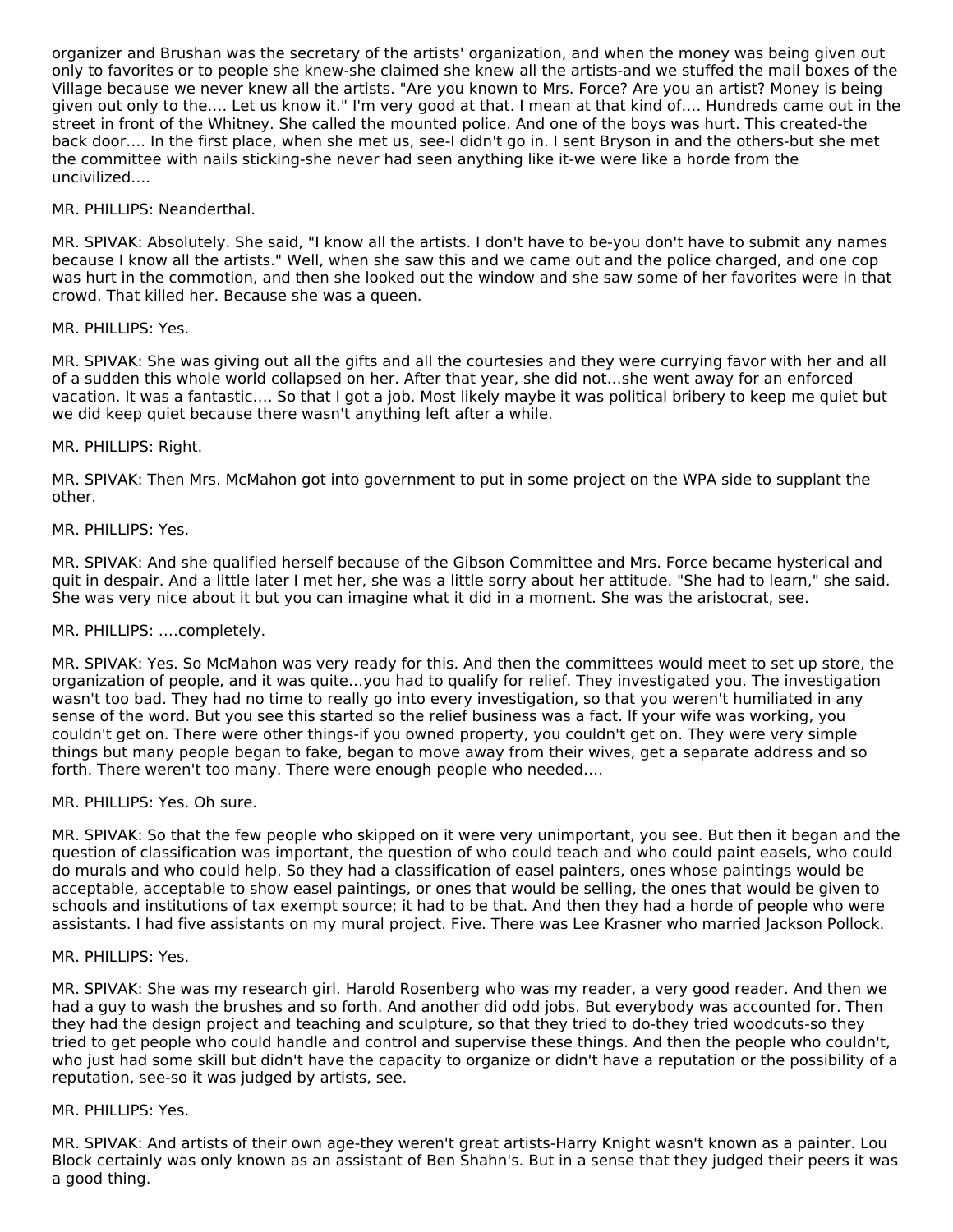MR. PHILLIPS: Yes.

MR. SPIVAK: It wasn't too much demand as long as they functioned in the capacity. And, as I said before, it was very important to include many artists, you see, because only when you have many can you have a few live and even if the few didn't paint in there or did something else or taught, they managed to live through a time to paint again.

MR. PHILLIPS: Yes.

MR. SPIVAK: And that's very important.

MR. PHILLIPS: Let me flip this over because we're just about at the end….

[END OF SIDE 1]

[SIDE 2]

MR. SPIVAK: …now once the artists began to get a wedge, see, enough to keep on a minimum basis, not a maximum basis, then the idea being in this mass they were with the mass unemployed, the people who worked on parks, the people who worked on roads, and the fact that they all shared the same experience of starvation, they weren't alone, made them go into the social basis. This gave them also an excitement, for the first time they were participating, not as individuals but as a group. This is important when you talk about artists because there have been artists who worked in what we call changing times in a political sense but it's rare because eventually the others overwhelm it; there's no kind of communion between your own people, you don't subject it to values of your own kind of profession, you have to do it on a power basis. And this wasn't the thought at all. So that this became an avenue of heroics. Now some of these people never got over this. This is what I say when Louie Le Ne fitted the phrase. Even after it was proven that there was a hoax, that the politics was a question of power and not of an act of a power personal life, they treasured that personal act so much that even with every kind of expose that nobody helps the Jews. Hitler is killing the Jews; Stalin is for it. They would always find an excuse; there would always be something valid to keep their faith. Their faith wasn't so much in…but they didn't examine the system. They didn't examine the other system. They were only examining their heroics. So the act of heroism is so rare now that once it occurs you keep it in mothballs, you don't let anything crush it, you don't let anything topple it over because, "Once," said the mock turtle with a deep sigh, "I was a real turtle." And this goes on for years and years and years, they die with that point, see.

MR. PHILLIPS: Yes.

MR. SPIVAK: And the disappointment and especially the blow of Hitler-Stalin on Goering and thing. But the biggest blow of all was Khruschev's speech about the monster-Stalin. When the Pope exposed what…who people wanted to know what was going on and felt without being there-they knew something was very wrong with these trials and purges, and these killings and all these statements lauding this man as the greatest poet, the greatest sculptor. the greatest philosopher, and all the speeches when you heard the speeches of this man, see; then their so-called aggressiveness…

MR. PHILLIPS: Yes.

MR. SPIVAK: …their righteousness disappeared. But their hope for miracles didn't disappear, see.

MR. PHILLIPS: Yes.

MR. SPIVAK: This is a different thing. Now some of them are recovering with Vietnam, see. It's not identified with this God that failed them, but it's still identified with some sort of heroics. Some of them are sincere, I mean.

MR. PHILLIPS: Sure.

MR. SPIVAK: But I'm only saying this is a fact that of that time….

MR. PHILLIPS: Yes.

MR. SPIVAK: Because these artists went into May's department stores on strikes that did not affect them, on sitdowns that did not affect them, some went down to Kentucky…the heroic basis of the whole experience. And we, by standing still, became the leaders of the inarticulate mass because we shared the same experiences of starvation, therefore we had to lead them, you see.

MR. PHILLIPS: Yes.

MR. SPIVAK: The most exciting thing!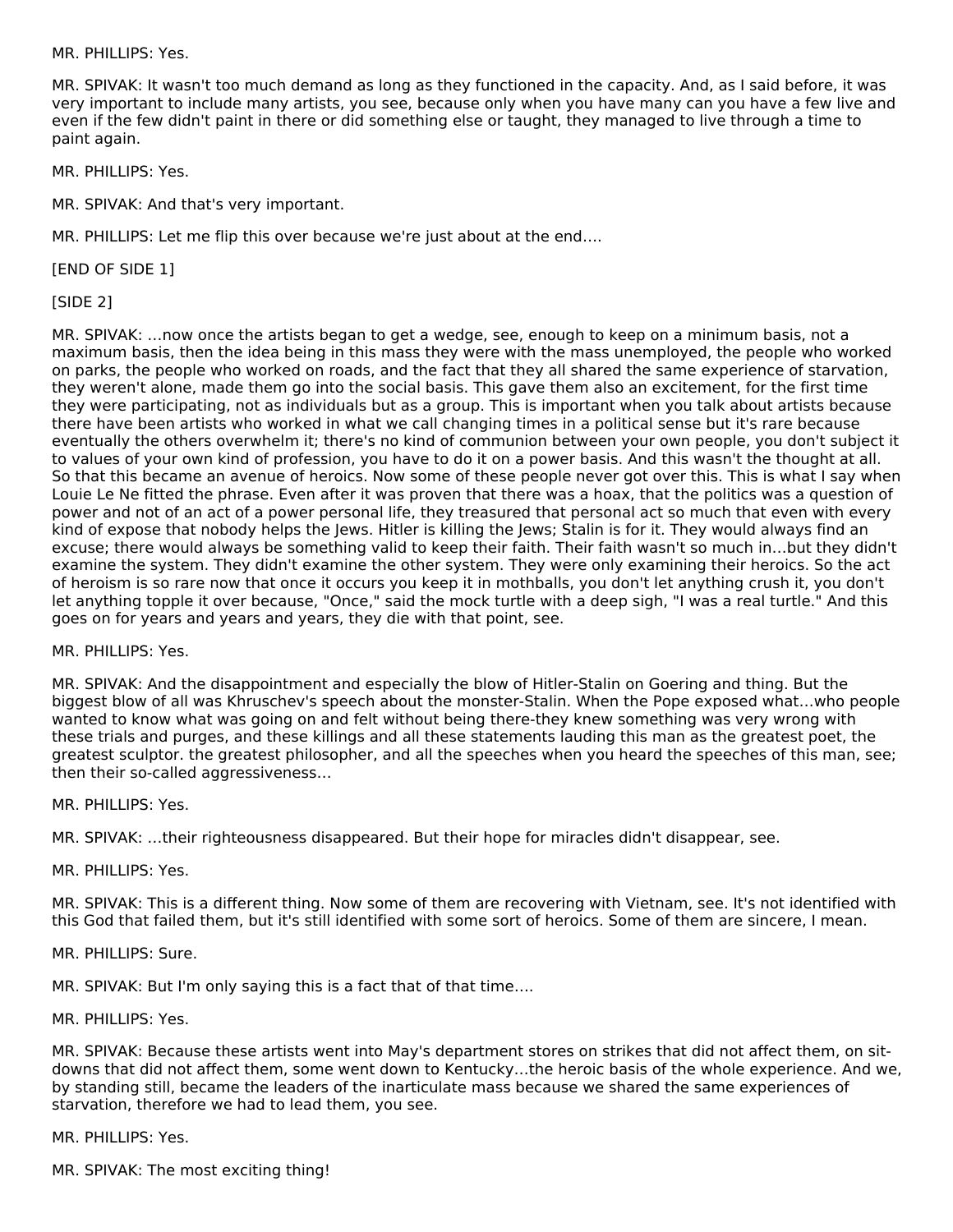MR. PHILLIPS: Tell that story outside the Mirror-the paper bags full of water....

MR. SPIVAK: Oh yes.

MR. PHILLIPS:

MR. SPIVAK: The thing is we called a meeting, we had this news in the Mirror articles and they were the usual boondoggling, queers. Fakers-what they call it again-all kinds of-I forget the exact name, maybe I'll get it later. So finally we called a meeting after the project from the project itself after we met for our pay, we used to go in on a certain day for our payroll and we announced at that meeting that we were going over to the Mirror to picket because of these statements. So we included many people who were not members of the union. This was the crowd I was talking about.

#### MR. PHILLIPS: Yes.

MR. SPIVAK: So members who were already on our picket line, men, people who had contributed in action to other strikes were understandable, they were pros, they were veterans at it, but there were many people who came immediately from their pay line at the project to walk down to 44th Street and then we marched. And then the paper bags came down and people I had never seen before-I knew on the project-but I knew never attended a meeting in the whole thing would have been completely obnoxious to them to go through that kind of thing went through this kind of ceremony. The baptism and the bravery when they squared their shoulders and they marched further and every once in a while these big cops would come in and stop us, you see, because we were supposed to keep moving. The picket rule was "Keep moving." So they would stop us to keep moving; we would go there. Then they would move over there, by that time we would keep moving. As long as we kept moving, it didn't matter whether we went this way or that way, so that they couldn't trick us by that. But if we had stood still, they would have said, "You're violating the picketing ordinance by not moving," you see. This kind of instinctive basis they all…they knew just what to do without instructions. And the payoff was when they…the payoff came when we went to the police station for the blotter, we didn't have to give our own, our real names. The idea was proposed to give famous artist's names without knowing what it would do. This was not a plan but just one more thing, a spontaneous kind of idea without considering how it's going to step forward or what it would lead to. And this was grabbed on as one more lark, one more experience. Let's do it, it was really a rogue and each one picked a different name and we never knew who picked who until the courtroom when the roll was called. And when they called--by that time the press had gotten…Rembrandt, Michelangelo, Da Vinci, all that sort of business-it was all over the headlines and everybody was there and that judge-the police had trouble pronouncing these foreign names so the judge by that time was wise, everybody was wise, and the whole place was roaring, it was a travesty of justice. We got ten days suspended sentence anyway because it was a newspaper in spite of the fact that the judge was laughing and enjoying it, Hearst was too powerful to ignore. But it was-we won sentence-it was s.s.-suspended sentence. But to see the effect of this thing without any kind of control or organization or pre-arrangement…they had everyone-Paul Klee, Picasso was obvious more or less and Caravaggio-names that came up, everyone was different and we'd always see who was that, see, we couldn't tell who it was. So this led for a communion of excitement, a community of excitement and enjoyment of…creating that much pleasure.

#### MR. PHILLIPS: Right.

MR. SPIVAK: And this went on all the time in everything that we did. And everything , even the way we shared a kind of loft that I had when they all moved in, we paid two month's rent, and friends who didn't have a place, were evicted, moved in. Finally we all had to go. So spontaneously we had to get a mover but we didn't have the money to pay a mover. So we made a contract with a van who we would help. There were six guys-two guys we couldn't get-we'll help, all you have to do is have the van, but he'll help us, see. Then these three floors…empty floors, there was nobody there and as he went up somebody went down, and when he went down somebody followed him and very soon…with furniture…one single van…said, "How could we have made such a mistake?" You know, he just kept…made such a mistake and he never caught wise, he was such a phenomenon that he never trapped anyone coming out of the second floor with furniture, then he would have…we would have been all exposed. But after it was all down, he said…. We were all absolutely trying to have a straight face but completely enjoying the fact that he didn't know what happened.

#### MR. PHILLIPS: Yes.

MR. SPIVAK: And so this kind of activity that was spontaneous resulted in some kind of communication of pleasure, excitement, that was possible….

MR. PHILLIPS: Yes. You mentioned that the groups would take a loft and argue all night long, where you see and meet, you know, artists you had never seen before.

MR. SPIVAK: Yes. The thing is we used to have meetings. The meetings served as our social place. We didn't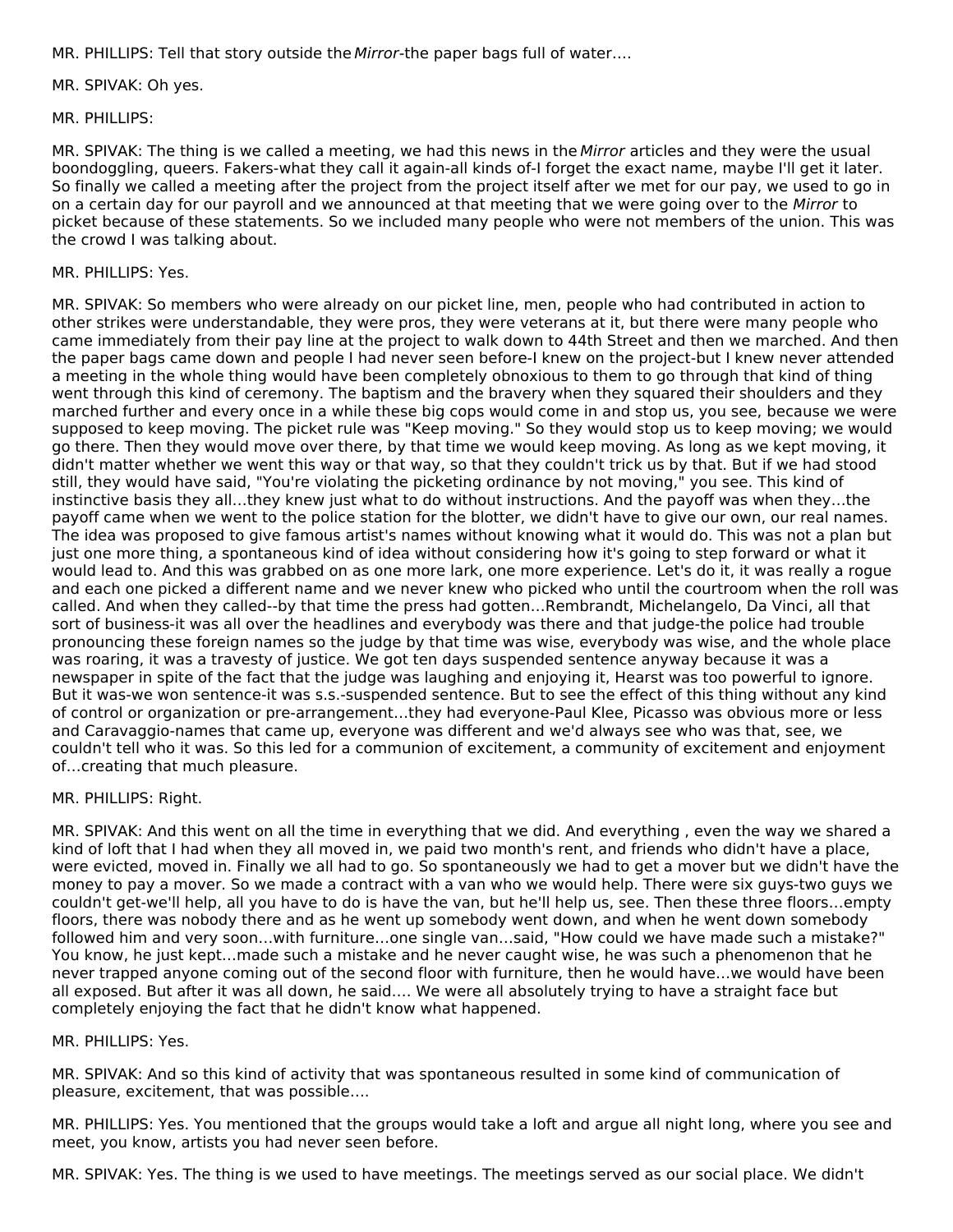have much money to go out, I mean we all went out after the meeting but we began to see each other and all kinds of painters, whether they were realistic painters or the beginning of the abstract movement was at that time, they first began to paint like Mondrian or Hans Arp was just beginning at that time. And so they would all come there on the basis of a common interest outside of their styles. Talking on an issue didn't affect our own interest in art, which is a stupid thing to talk about, you know-talk about my style against your style; he's famous or infamous or not known; it's unfair. He's favored; I'm not favored, which is stupid, you see.

MR. PHILLIPS: Yes.

MR. SPIVAK: But they talked about the problems, the trade union problems, what's going on the project and who's the enemy and who's the-what kind of risks are they taking there, and so forth, the question of cut-down on the next project, the next appropriation, how would it affect us. And also we would have in a magazine…we were included in Mass Action on strikes and all kinds of things. And all this was outside of the realm of style and they all joined in. They used to bring their wives and children, couldn't leave them home. There was no babysitter, bring them and stay all night, having the arguments and even members of the same political party would argue absolutely contrary, which is unheard of. So that this kind of argument, and each one having…and the characters came out and had their flavor and humor and their kind of style of talking and their kind of…which was very funny, you see.

MR. PHILLIPS: Yes.

MR. SPIVAK: So that they were really-it was art show, every week four hundred people came to meetings, you see, because it was a wonderful show, wonderful sense of excitement, the fact that they were sharing something in common on the real fact, not forced into it. They all shared the same job and we all were under the same conditions. This was also true of the magazine. The magazine was an idea not to promote just proletarian art, which was the nature of the political composition, but was to include all kinds of artists. The fact that Stuart Davis was one of the spokesmen shows that they didn't depend on one kind of art to be…even though there were many attempts…and so many people like Gallatin to impose proletarian-this was an avenue, a vehicle, to impose proletarian art or to push it. And this was fought down, this was never allowed to come up. As soon as it reared its head there was a lot of people who would object on self-interest. So this was a very…and we had to avoid these things that would tear us apart, and join in the excitement and the organization and the activity which we could all share together on the same kind of….

MR. PHILLIPS: Yes. What was Gorky's definition of proletarian art?

MR. SPIVAK: Gorky's definition-we asked him, "What do you think of proletarian art?" He went, "Proletarian art is poor painting for poor people."

MR. PHILLIPS: The Art Front was a great magazine, though.

MR. SPIVAK: Yes, wasn't it? It was only four pages.

MR. PHILLIPS: Yes, but it was, you know, it was excitement in itself.

MR. SPIVAK: You know, I had the experience...but we tried to get also lithographs that appeared in The Message which Groppo was doing and a few others-the artists were doing and some of the tings we had in Art Front and put them on poster paper, the cost was a penny apiece, and sell them for five cents. And this would be exhibition posters, you know, so that they could buy it. And the other thing was we had…we had paintings. One time we gave a series of paintings by Soyer and a few of the other boys and then these prints, these black and white reproductions of line cuts, which prints easily, you don't have to have a photograph; it prints by stamping in dots.

MR. PHILLIPS: Mmhmm.

MR. SPIVAK: So…took the show and they called me up the next day, They sold everything. I said, "What do you mean, sold everything?"-paintings by Edward, Gordon, Soyer-"How could you sell everything?" He said, "We sold everything, black and white five cents, mit color ten cents," because we had prints five and ten, some were large, some were small. So he figured one must be five cents, one must be then cents. It was one of those strange…and then he realized that it was only the patriotic people would want copies of these Masses cartoons, the kind of drawings they did for the New Masses. But when we wanted to send pictures of miners-the miners' lives that artists conceived of-- down to the minefields, they sent it back and said, "Send us something pretty." It's a kind of experience we had to learn.

MR. PHILLIPS: Yes. The same old story.

MR. SPIVAK: They don't want to see their own life the way we see it because they're realists you see. They see it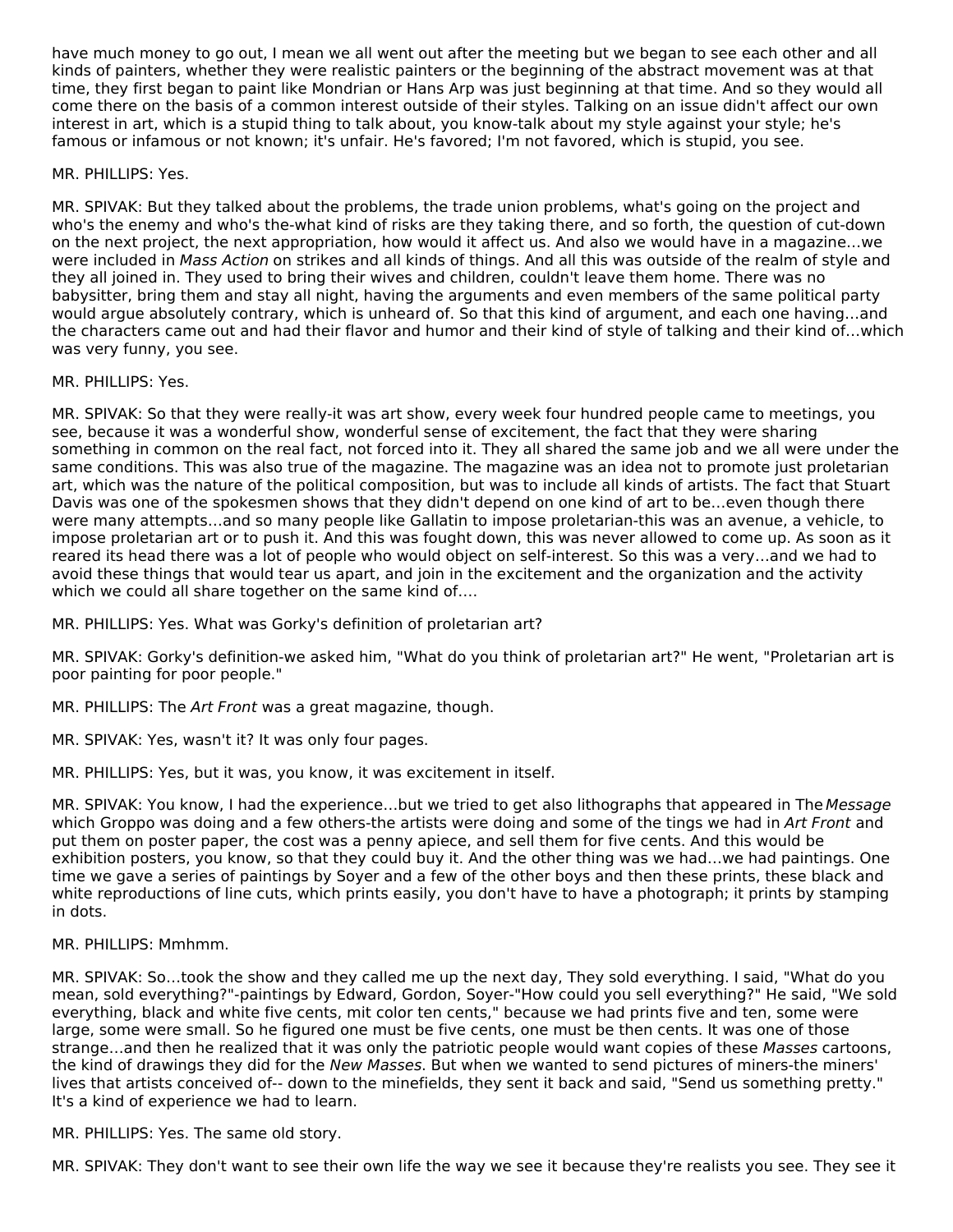and if it doesn't resemble it, it becomes almost a farce in that-to see their misery is no pleasure, you see.

MR. PHILLIPS: Yes.

MR. SPIVAK: So that this became an experience, it became too much of a propaganda basis. The importance of propaganda would be more important than the quality -what it did as art.

MR. PHILLIPS: Yes.

MR. SPIVAK: Yes. But again there was always a faction in it who wanted to emphasize the political. But it was fought down, it was really fought down all the time. And even the people of the political persuasion who had any sense knew enough to fight it.

MR. PHILLIPS: Yes. Yes.

MR. SPIVAK: So this was the kind of thing…so that once…then afterwards when it became politically controlled in every fashion where they had to have meetings before meetings then they lost interest, the whole basis of excitement got lost...

MR. PHILLIPS: Yes.

MR. SPIVAK: …because it was almost predigested before they came to the meeting. So it became boring even to the people who had control.

MR. PHILLIPS: Yes.

MR. SPIVAK: So that killed the idea of the form, the excitement of the form.

MR. PHILLIPS: Yes.

MR. SPIVAK: But eventually that gave all these things a short life.

MR. PHILLIPS: Well, that was your notion about spontaneity his morning, it can last how long.

MR. SPIVAK: Yes, it can last-I mean actually the project lasted eight years, didn't it?

MR. PHILLIPS: Right.

MR. SPIVAK: About '42 it died?

MR. PHILLIPS: Yes.

MR. SPIVAK: Well, in the last few years it died, you can say it lasted four to five years. That's a lot, see.

MR. PHILLIPS: A lot, sure.

MR. SPIVAK: But in that four or five years it was the best. The best experience for everybody who was in there regardless. I don't remember of anybody who felt…unless there's a certain people…that he was neglected and he didn't become a muralist when he wanted to be a muralist. But that was never really too much of an issue. Everybody that was assigned to a certain thing, if they could show that they could qualify for the other, they were given a chance. So that never came up as an issue. Somebody is a mural supervisor and the other man is a mural assistant because the difference in pay was two bucks a week, see.

MR. PHILLIPS: Yes. Yes.

MR. SPIVAK: So why worry?

MR. PHILLIPS: What's the problem, yes.

MR. SPIVAK: What's the problem? It's like I did this tile mural, I asked a young Italian who was a helper, see, a craftsman just hands out his hand like this and he gets whatever he needs, doesn't even have to turn around. I said, "Isn't that your ambition to become a craftsman?" He said, "What for? You get only four dollars more than I do." See. That was the difference, see. That's why, I mean to get the excitement of the achievement, the control, to organize it…. But in this sense there wasn't enough difference in pay. A mural supervisor was the highest, he got two bucks more a week but it didn't mean much but he had to organize, keep a timetable. But that was done on the idea-the honor system. You said there was nobody absent, nobody cheated. Because it wasn't really important. You also had one more faculty that artists have an affinity for their work, they related to their work on the basis that if they had in a piece of junk it's them. So that even though they may-they were saving it for an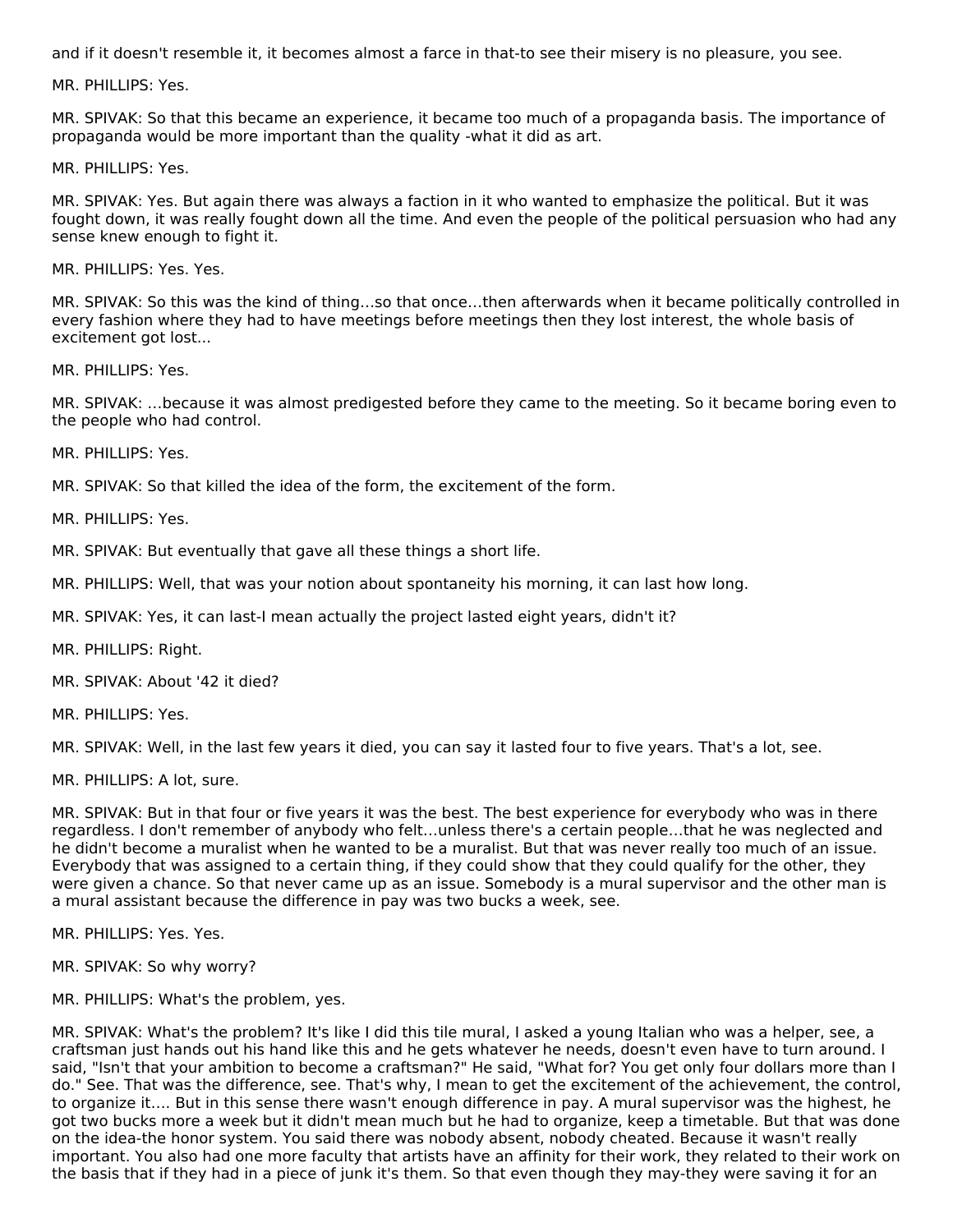exhibition they might cheat a little bit but they couldn't yield in total…because that's them, it's their portrait. So that quality was maintained even when there was a lot of achievement. And also you're judged by the painting by the other painters. So this also gave…it reduced the amount of cheating where it became a fraud, you know, a farce-the kind of work you handed in didn't mean anything-this would have demoralized the project tremendously, because eventually demoralizing the good guys-see, for them the comparison of achievement is no longer there.

- MR. PHILLIPS: Yes.
- MR. SPIVAK: But there's nobody there.
- MR. PHILLIPS: Right.

MR. SPIVAK: So this is the basis…. One guy got up once-an anarchist-he was one of those fringe guys in politics, there's what you call a splinter-there's what you call a splinter group and a slither group. A slither group is a single person having no political party, see. So he would come in and say, "Let's have a revolution by giving them the worst possible thing." Well, this offended all of them-no matter-even though they might be fighting the administration, on picket lines or asking for more money to fight firings or something except that they would be willing to give their worst because it might turn out to be their only thing, see. This kind of thing is also a factor. This also lifted the morale above the ordinary project. But again, the sooner… mean we were fortunate in the supervisors. The supervisors were people who advised, who couldn't get on relief;--they had the ability to administer the project, select people, to get things through, to get the Art Commission to approve it, to get the people to accept it, or to promote an agency to sponsor a certain project, see. These people always lived on the basis that they were artists but not bureaucrats. This is so unique that you have…I mean this could only happen on…only if the supervisor thinks himself as a supervisor on a temporary basis. Once he thought it made a career, the permanent quality of his life, then it would change.

MR. PHILLIPS: Yes.

MR. SPIVAK: That was also part that kept the spontaneity fresh. Because nobody there felt that they were going to make a career of this. It was a temporary job for eight years. But it was never a career, you see, because they knew it was temporary so that their actions were freer because they didn't have to plan for a hedge or security or to get in because it might last and so forth-all--of this. That's why a kind of…too much of the fringe benefits of security kills something. There should be enough so they don't starve, or the house and shelter and so forth, but to give them where they can live on this basis of, say, Freud, if they want to be a Freud, and live well would be a mistake.

MR. PHILLIPS: Yes.

MR. SPIVAK: Because that might become the achievement, you see.

MR. PHILLIPS: Right.

MR. SPIVAK: So that you always have to leave it on the level where some achievement is made beyond this, then this remains in the aftermath.

MR. PHILLIPS: Right.

MR. SPIVAK: It isn't lost. It's not skipped over.

MR. PHILLIPS: Right.

MR. SPIVAK: And this is a very important factor. This was the quality of the project, you see, and that's why everybody remembers it no matter whether he was an assistant or he was just a copyist in the design department or he was a swashbuckling muralist like I was. Everybody remembers it with pleasure because they all shared the same freedom. This is no small…all of them-no matter what they were, whether they were good or bad, they all shared that…. And this is a rare experience.

#### MR. PHILLIPS: Yes.

MR. SPIVAK: This is why it's important as an exercise in understanding how to get the best of a group of human beings, of getting the pride to be based not on what you call possessions but quality of performance, and consistently for at least four to five years.

#### MR. PHILLIPS: Yes.

MR. SPIVAK: I mean that's one thing the project did do. The art work again was as good as any other period.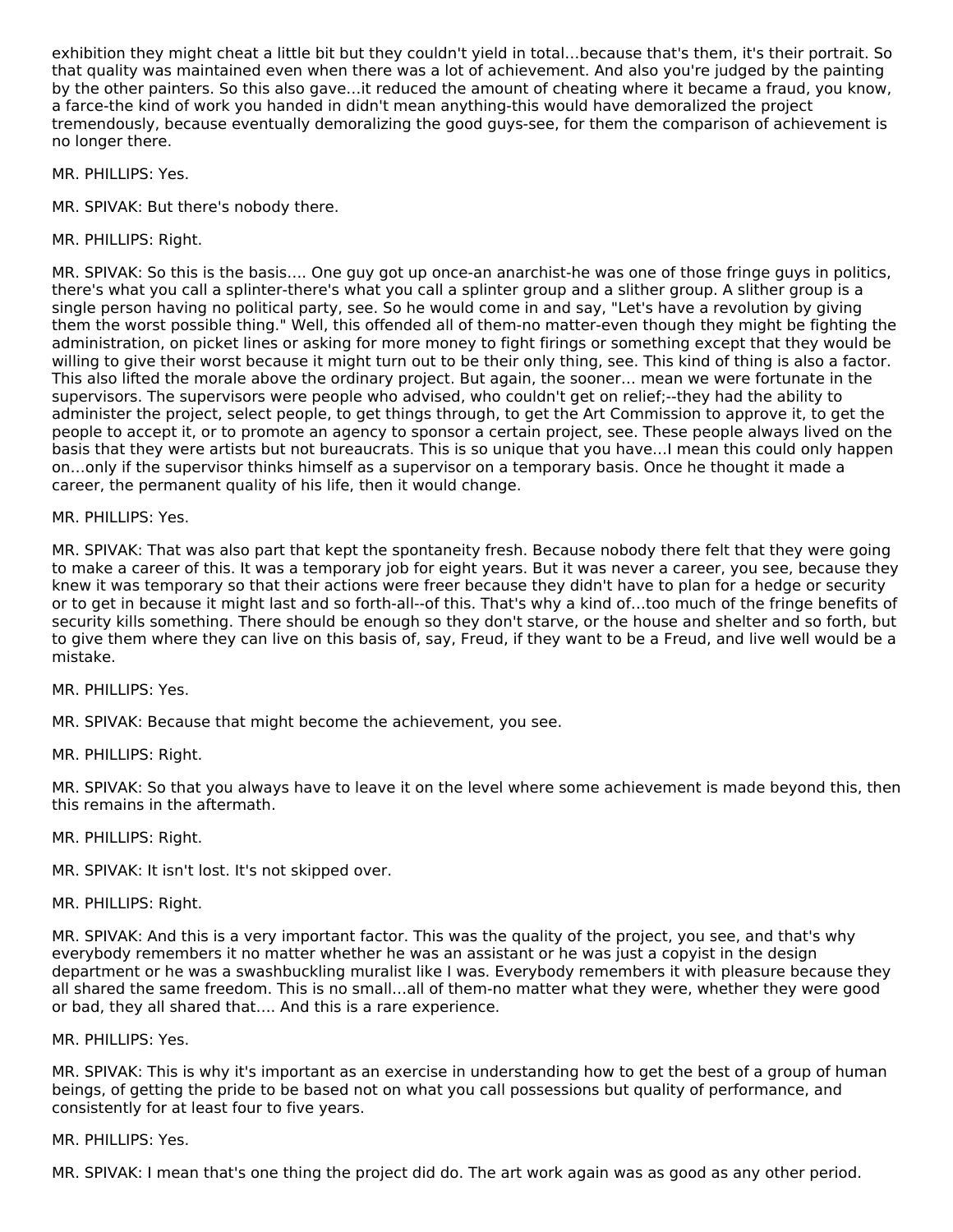There was a lot of bad things but most of the bad ones were relegated to assistants. They were lost. Their production was supervised or welded into something else so that it didn't show up as badly as it could have if they all were free painters.

MR. PHILLIPS: Yes.

MR. SPIVAK: But they were all controlled and many of them liked the fact, they couldn't stand that kind of isolation because it would be too revealing. It was much better to go under a process of apprenticeship…

MR. PHILLIPS: Yes.

MR. SPIVAK: …in order to…and still have the satisfaction of being an artist.

MR. PHILLIPS: And learn. By going to school too.

MR. SPIVAK: Yes.

MR. PHILLIPS: Because weren't there a number of young people fresh out of school?

MR. SPIVAK: Certainly. But you see all of this led to wonderful spontaneity that was kept warm and on a hot basis by many factors-the administration, the people who started the thing, the people in Washington who kept seventy kilometers away from us by allowing McMahon to have full control where she was queen in her own domain and could ignore, and if they hesitated she would call up Washington, she could go over their heads very quickly. So all of this combined and the very fact that Congress couldn't do anything…the whole country was in a very…. But that's…would you like some drinks?

MR. PHILLIPS: No, thank you.

MR. SPIVAK: But you see all of this combined together is so rare and the consistency at the same time of all these qualities was shared by so many diverse factors, the times, the administration, the supervision, the artists and their own demands on their work, see. And the fact that it was kept free of what you call gang methods in style. Suppose they only wanted the academic school.

MR. PHILLIPS:

MR. SPIVAK: And they couldn't live together.

MR. PHILLIPS: Right.

MR. SPIVAK: They could live together, the academic and the proletarian and the abstract could live together-if all they asked them to be artists in each.

MR. PHILLIPS: Right. And that gave them opportunity to….

MR. SPIVAK: And this is what goes back to the…everything I mean you don't have to have them all equal in quality, or you don't have-you can have them side by side, as long as they share one thing. And this communication came through whether it was an academic artist who hated proletarian art or an abstractionist who hated any kind of tradition at all. That didn't stop them for sharing the same kind of experience.

MR. PHILLIPS: No.

MR. SPIVAK: That was an experience I think none of the boys forget. You meet them the least possible chance everybody…"Do you remember? Do you remember this incident?" And this goes on, and now it's actually about thirty years.

MR. PHILLIPS: Right.

MR. SPIVAK: And they never forget it. [Sotto voce]

MR. PHILLIPS: Did Mrs. McMahon ever reach the point where she recognized the Union as the agent for…?

MR. SPIVAK: Yes. She recognized it. She fought against it for a while because it might have inflicted something of a power, but she was smart enough since the trade union was strong in Washington to play along with it and recognize its availability. She did something once-once there was project in the Post Office murals; this was a Treasury Department project only on commission. It was not hired. And we were fighting for more jobs for newcomers who came in. The quota was frozen. And she dropped a hint that there was something available there, you know, without being direct, sort of slipped in a note and then, when we came to meeting the other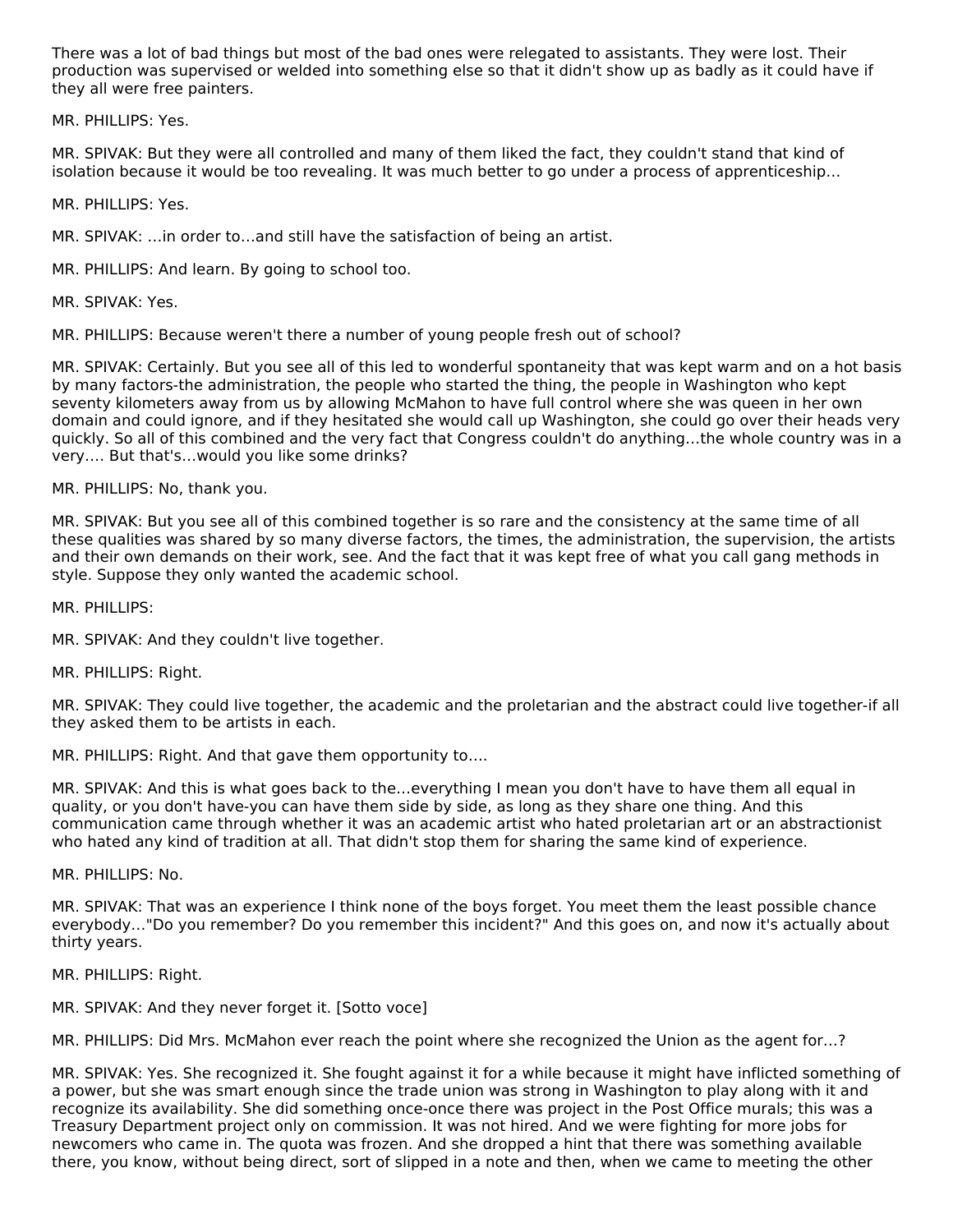people, it was very fortunate because we gained about 200 jobs. So that she used us also on the basis of getting rid of the pressure on her 200 people who needed jobs and diverted it into channels that were opposed to us. Oh, but this is good politics too.

#### MR. PHILLIPS:

MR. SPIVAK: I have no moral basis for it but she knew the administration well and she used the Artists Union eventually. She did not consider them an enemy and the fact that they made demands helped her demands, made her a bigger project. We were used as Parkinson's Law. But it wasn't written but it has always been true.

#### MR. PHILLIPS: Yes.

MR. SPIVAK: Once she recognized what we could do for her, she was very wonderful.

#### MR. PHILLIPS: Yes. What about the wage scale?

MR. SPIVAK: Yes. The wage scale was at one time fixed at twenty-four dollars for twenty-four hours. The law was established-the trade unions put through a law that all wage are paid on projects should be paid according to prevailing wages for union labor. When this law came through we took steps-we sent our claims even though we had no precedent. And we used the scenic artists union as a trade union, bona fide trade union, AFL, and the fact is we tried to…our contention was that we would use the public basis, see, of the Artists Union. We do murals for public, we teach in public schools, our designs are given to many organizations-libraries-for public use. On that basis we used the…we tried to establish the scenic artists union being the equivalent and the point is this raised the question then we were getting a dollar an hour, we wanted two dollars an hour which was the legal rate in their books. Well, this would have meant that the mural project was working 24 hours would only work 12. This was what we…but there was no belief in the artists that this was a feasible thing, there was no kind of excitement. They took it but they didn't believe it. This would be, you know, a phenomenon beyond their wildest hopes. So nobody took it seriously until Mrs. McMahon brought in the…all the letters she wrote to commercial artists studios. Apprentices were paid 75 cents and artists were paid a dollar at the most. This was the going rate among the…. Well, then, when this whole pile-she showed me this pile of letters, not one of them had any higher than…I said, "The law says trade union labor," she…. She was very dramatic. She knew, you see.

#### MR. PHILLIPS: Mmhmm.

MR. SPIVAK: Then Colonel Somervell was the administrator. This is the general who in the World War was the toughest guy.

#### MR. PHILLIPS: Yes.

MR. SPIVAK: But he didn't know this amalgam that was going on, this kind of commotion. So she pointed out that this was our claim-scenic artists-and he began to talk about anecdotes of artists he had met, you can imagine, see. Finally we told him we had no time for anecdotes, this General…. So this was something that he never gets in the Army. Finally he came down to the basis, could we…she asked could we continue the mural projects and all our responsibility and assignments in schools on the basis of twelve hours. So then I said, "That's for you to figure out but our claim is two dollars." They came back-they went out of the office-we stayed in the office, they went out. This is the kind of thing we did that nobody…you know, you can't plan this kind of thing.

#### MR. PHILLIPS: No.

MR. SPIVAK: See, we made it clear what we want, we have our plans-what's your answer? And since we were many and they were two, they went along and when they finally came back and they offered us sixteen hoursno, fifteen hours-sixteen hours, yes, because there was one dollar, sixteen hours was the compromise. Then we asked them to go out again, you see, because…then when I realized there was no kind of, no belief, in this kind of thing, nobody would right for it, this was something beyond their wildest dreams…

#### MR. PHILLIPS: Yes.

MR. SPIVAK: …and the fact that we got even this victory was something important. So then we tried to get other things to compensate for the fact that we were willing to settle for one-sixty, but by that time they knew we'd take it, see.

#### MR. PHILLIPS: Yes.

MR. SPIVAK: So it was all settled. When I announced it in the Artists Union hall that we were getting-I think it was a fifteen hour week, I forget how it worked -fifteen or sixteen hour week, see, and that we won this victory, nobody believed it. One guy gets up and says, "If we win more victories like that, we'll be out on the street." That's the marvelous thing about it that their mind could run in that kind of because their desire to give was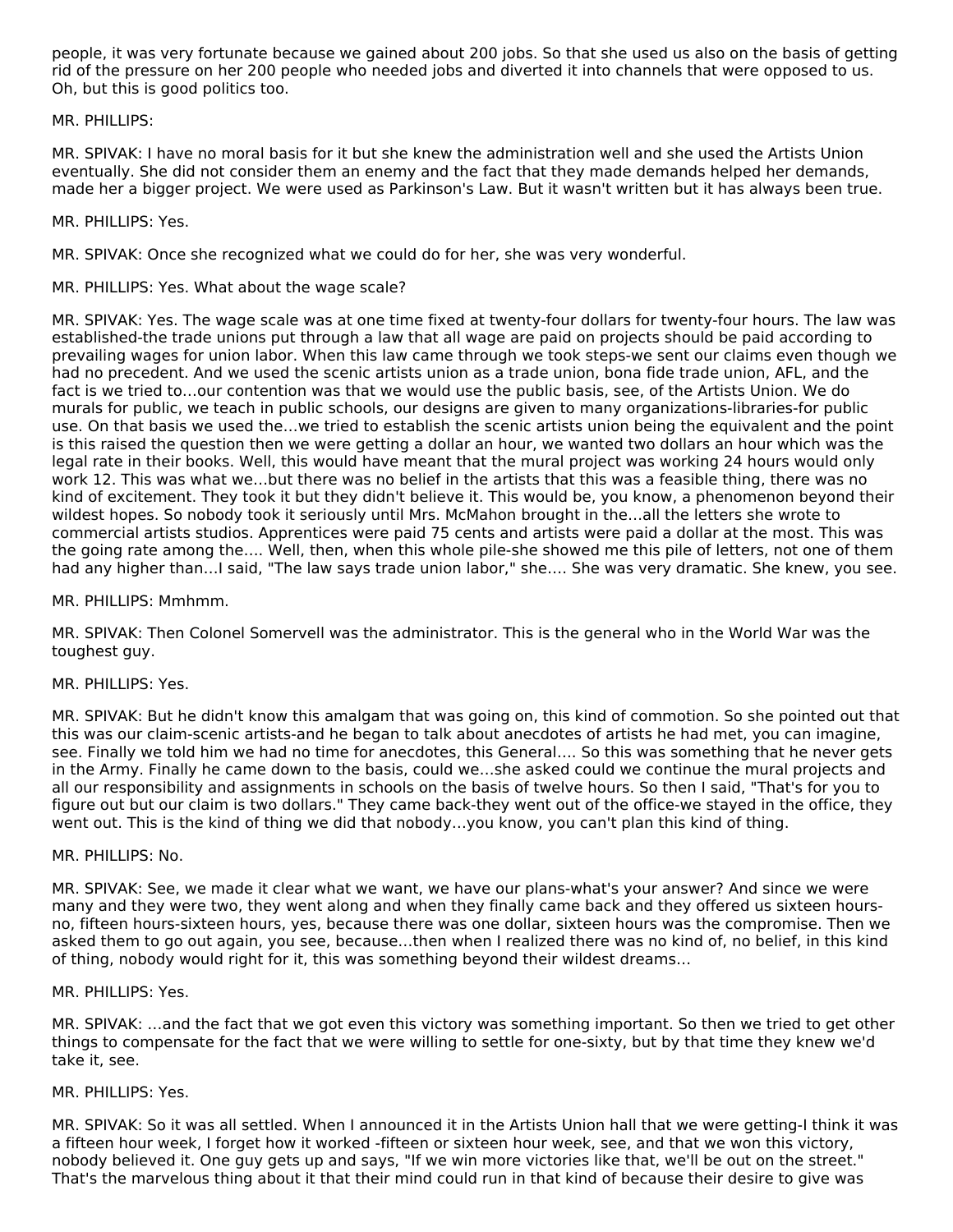there.

MR. PHILLIPS: Yes.

MR. SPIVAK: They were something.

MR. PHILLIPS: Yes.

MR. SPIVAK: And the fact that you were giving it so short a time meant that it was going to be less…very soon nothing. It's like the Mies van der Rohe statement, see, "More is less; less is more." What he meant by not getting too involved with details and all kinds of involvement, if you reduce it to the synthesis of the purest, you get more-less is more.

MR. PHILLIPS: Mmhmm.

MR. SPIVAK: But if you want more, you get nothing. See, that's the kind of thing that they were thinking even before Mies van der Rohe said it. It's a very good statement-it set the….

MR. PHILLIPS: Yes.

MR. SPIVAK: But there was really no basis to go to any action for more.

MR. PHILLIPS: Yes.

MR. SPIVAK: But they didn't believe it.

MR. PHILLIPS: No.

MR. SPIVAK: It's a fantasy; I know it was.

MR. PHILLIPS: Yes, it was. In its own context it was. Yes.

MR. SPIVAK: It was. It was. So we used to go out on our off days-we used to work three days a week, see, it as a five hour day; we had fifteen hours-we'd go off on Thursday at ten o'clock to Jones Beach and the millionaires would be coming in to work. That's the kind of democracy we had. It was marvelous! See, this went on and on. The quality of it always was on the luftmensch type but with enjoyment, not suffering luftmensch or velsch mensch, it was altemensch. It was the excitement of the creative phrase, the creative act, the creative motion, everything on that basis.

MR. PHILLIPS: Uh-huh.

MR. SPIVAK: And everybody shared it. They all smelled it; they felt it and smelled it and enjoyed it.

MR. PHILLIPS: Yes.

MR. SPIVAK: Even though they weren't the most active, they all had that feeling.

MR. PHILLIPS: And whatever artistic persuasion, from conservative on, they all had this?

MR. SPIVAK: They all had that. No matter what kind of school of painting they had, they all shared in this fact that every act was spontaneous and of the best order and the excitement was shared by all. It was explained and when we went into action the excitement of it melded them all together with terrific enjoyment. This reminds me of the other night, the blackout. I'm now walking about the people in the subways, the elevated. I was stuck on 40th Street walking down to 14th Street. Everybody was having a wonderful time. There was much good feeling. People talked to each other and all these kind of…all the darkness was there, only the headlights and the most amazing thing is that where cars would come up to an intersection, no red lights, no traffic lights, another car would come-one car would bow and the other one go forward, then he would go forward. You never see that again, the graciousness of cars bowing. Where could you get that! Where they shared the same experience. They debarked on something that was aggressive and whether they really believed in it or not, but something big fell down.

#### MR. PHILLIPS: Right.

MR. SPIVAK: And they remained. That was marvelous. That's one of the things they missed in England. The bomb shelters had that kind of feeling, see, the community quality of everybody sharing experiences was the most magnificent…it brings out the best, and this is what this did. But it had many factors that you have to have to get it.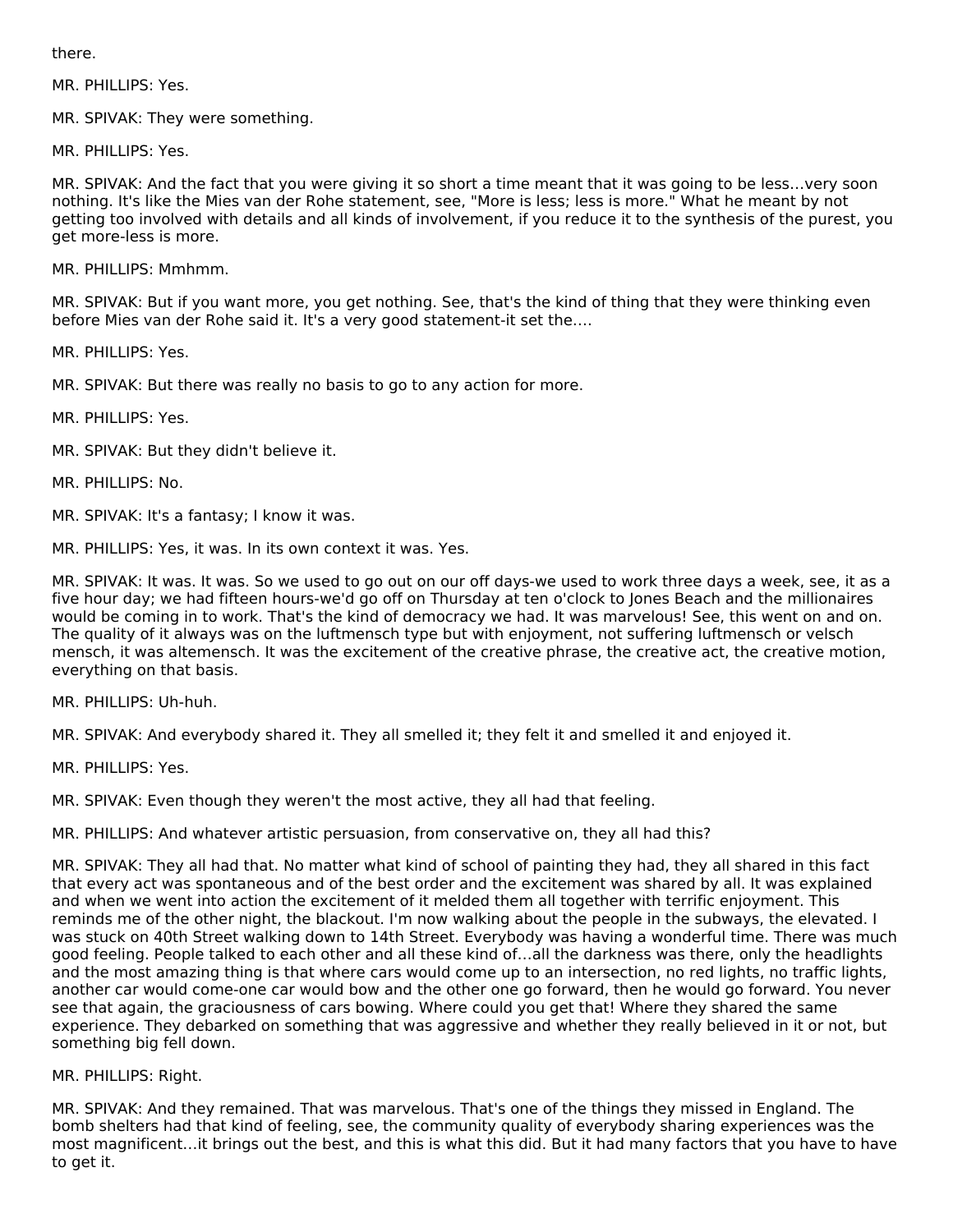MR. PHILLIPS: Oh, sure.

MR. SPIVAK: To duplicate it. That's why I doubt…

MR. PHILLIPS: What?

MR. SPIVAK: …whether the coincidence of so many wonderful things happening at the same time will ever happen again.

MR. PHILLIPS: Yes.

MR. SPIVAK: But I really think that something of this showed, this project showed that the possibility of having even art en masse, I mean where it's promoted by the government paying the artist to paint, a minimum still can't produce good work providing some of the quality because, even with the bad ones, see, the question has always been bad painting. Society has always supported thousands of bad painters to get a few good ones. If you're only going to command only the few good ones, you're not going to get any. So that this kind of thing proves that, even with this kind of association of many people, some talented and some not; still, good work, enough good work, was produced to make it worthwhile.

MR. PHILLIPS: Hmm.

MR. SPIVAK: In that sense, but the administration of it, the supervision, and the quality of the artists had to be recreated to capture that same sort of feeling, or else it's just welfare, see.

MR. PHILLIPS: Right. Right.

MR. SPIVAK: And that's the big problem, see.

MR. PHILLIPS: Did you have continuing dealings as a union with Somervell?

MR. SPIVAK: No, he wasn't there for a long time; he came in the year before the War, you see. He came in the year before the War was declared in '41. After December 7 the project changed, but he was no longer attached to it.

MR. PHILLIPS: Yes.

MR. SPIVAK: He was there a very short while. The fact is we actually avoided meeting with him. See, the only reason we met with him at that time was to have him approve the wage rate.

MR. PHILLIPS: Yes.

MR. SPIVAK: He had to do it.

MR. PHILLIPS: But he was in the press not infrequently with these quota reductions announcing, you know, so many artists are going to be lopped off and….

MR. SPIVAK: That's right. Yes.

MR. PHILLIPS: But Congress in a sense was behind this because it kept, you know….

MR. SPIVAK: It kept squeezing…they began…the emergency began less…

MR. PHILLIPS: Yes.

MR. SPIVAK: …less viable, the kind of people that were in there were obnoxious to him, they would eventuallythey had no finger in the pie-they wanted part of that pork barrel basis, and so our kind of people had to go.

MR. PHILLIPS: Yes.

MR. SPIVAK: So eventually we would have been cut down regardless of the War.

MR. PHILLIPS: But what got the teachers to sit in Somervell's office? Marvelous.

MR. SPIVAK: Yes. Well, that's what it was. At that time there was no kind of, I mean at that time there was no kind of fear, that kind of activity was still new, the sit-in experience was very new at the time. I don't know where it started, but it was very new. But that sit-in was participated-everybody volunteered with excitement…at the other end you almost had to stop them, they went on so many causes outside of their own causes that we had to call a halt because we had to supply the bail, see. And so this became too heavily on that side because the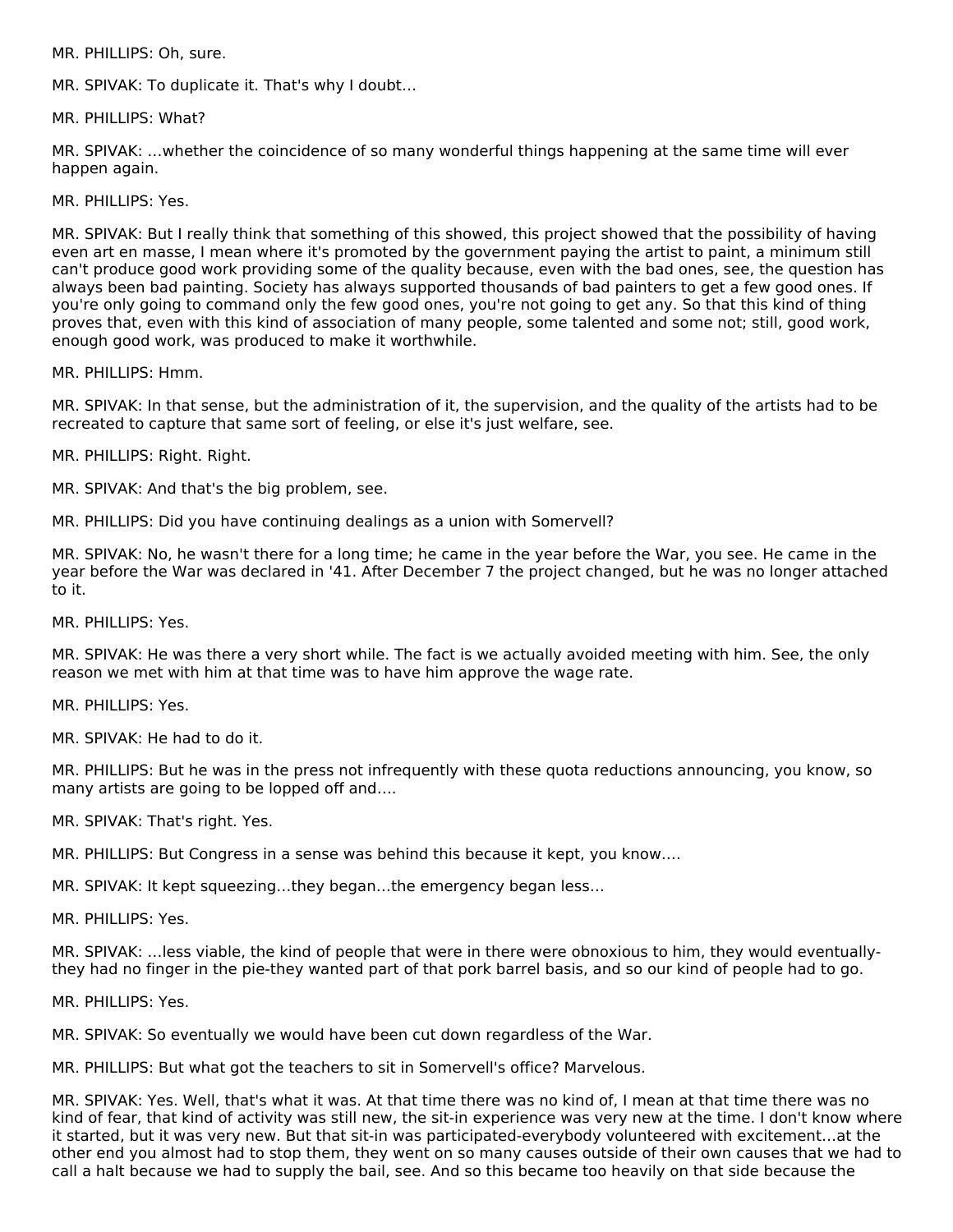excitement of that kind of act where being one of the mass was…they couldn't get over it.

MR. PHILLIPS: Yes. Yes.

MR. SPIVAK: So in this sense…and that's why everyone, whether they can understand it in the same sense, they all shared it. So it isn't necessary then to even understand what was really happening. All they had to do was to share it, see.

MR. PHILLIPS: Yes.

MR. SPIVAK: And this I think everybody would say….I think there'd be very few exceptions. Have you met any who found it a very humiliating experience, a very patronizing experience, or that kind? You haven't?

MR. PHILLIPS: No.

MR. SPIVAK: And I don't think you'll find many. You certainly had causes. Some people felt some things weren't just and so forth but not in the quality of the experience.

MR. PHILLIPS: Oh no! But, you know…hell, there were a lot of things going on in the world-the Spanish Civil War….

MR. SPIVAK:

MR. PHILLIPS: You had to choose. Our nation couldn't because we were behind the Johnson Act.

MR. SPIVAK: Yes.

MR. PHILLIPS: But instinctively, emotionally, you could choose.

MR. SPIVAK: Yes.

MR. PHILLIPS: And the artists chose the right side.

MR. PHILLIPS: Yes. I mean what they did was to choose the most heroic side.

MR. PHILLIPS: Yes.

MR. SPIVAK: I would say the right side, too. I'm not arguing about that but I want to classify it as a kind of experience, not on a basis of right and wrong, because it's true they were on the right side, but at the same time the excitement of the experience was better on that side, see. I can only say that. That was true. I mean, if it is that way then it's a true experience; it's like when I teach in art, I say, "If it looks good on paper, if it works on paper, it's true. The very fact that you copy a thing and it's bad doesn't make it true. If it's bad on here it's bad; you've got to do something about it because nobody is going to check it each time because that's not important. It's what it does here and here's the little world. Does it look good this paper and, even if it isn't exactly the same thing, then it's true. And that's a quality of truth; see; even if they felt it to be true it was enough…felt it to be true, it was enough, see.

MR. PHILLIPS: Mmhmm. It was enough. Gee, but it's …with homes it's all kinds of things.

MR. SPIVAK: Well, you mean to say even especially parents of these kids? Would you say that, or…?

MR. PHILLIPS: Yes. On the whole notion of political affiliation…

MR. SPIVAK: Yes.

MR. PHILLIPS: ...they cut across all kinds of lines….

MR. SPIVAK: Yes. The thing is that it only started…only started as a group….

MR. PHILLIPS: Yes.

MR. SPIVAK: It doesn't offer too much on an individual basis. After that they became the fellow travelers, which wasn't the same thing. They weren't…they supported by money.

MR. PHILLIPS: Yes.

MR. SPIVAK: Some of them got rich like in Hollywood, they paid conscience money but they were no longer making the act, see.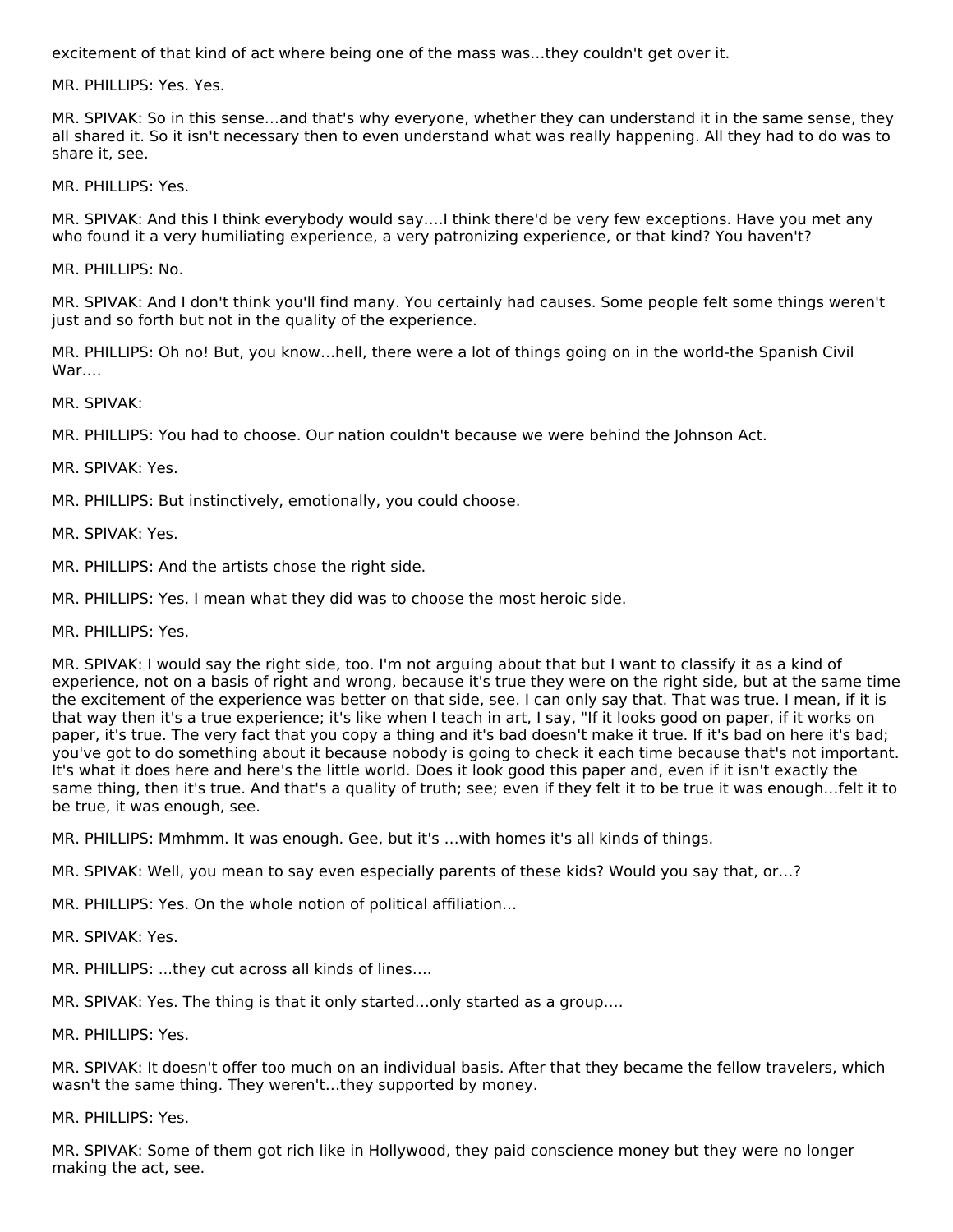MR. PHILLIPS: Right. Right.

MR. SPIVAK: Because if they had to go into that they had to get a new kind of psychology of power, of organization for the sake of power. And this they were not willing to do. It was a spontaneous thing, it was fresh, it was a personal act but it was not a question of power. And any guy who was in this long enough eventually knows that you don't fool around with that if you really know you go into it enough it is power play, see. And even if the fight is C.p. faction, Stalin faction, you have to organize your own power. You can't do it by being alone. So quit. Get out.

MR. PHILLIPS: Right. Right.

MR. SPIVAK: See, this is important. When it came to that, they quit. Whether they knew why or not is unimportant. They felt it. The instinctive business was not to go into it. Because then they would have to have a new kind of ethics, new kind of decorum, a new kind of attitude. And they would lose something that they felt was important.

MR. PHILLIPS: Yes.

MR. SPIVAK: The personal act of spontaneity in their art.

- MR. PHILLIPS: And this they wouldn't risk.
- MR. SPIVAK: This they didn't want to risk.

MR. PHILLIPS: Right.

MR. SPIVAK: It's all right. It's all right up to a point but when they threatened that art, that kind of world where they had that kind of freedom to create their own little world on paper, this is a freedom you have to pay for, see. Then, when they threatened that by their own will and by going into it so much even on the basis of conscience, the ones who did weren't much of an artist anyway.

MR. PHILLIPS: No.

MR. SPIVAK: They chose the most important thing for them.

MR. PHILLIPS: Yes.

MR. SPIVAK: It wasn't art.

MR. PHILLIPS: Yes. Yes.

MR. SPIVAK: So everybody lives the way he wants to live. Eventually there is a question of choice. Would you like a beer?

MR. PHILLIPS: No, no. no. [Interruption]

MR. SPIVAK: …flower.

MR. PHILLIPS: Yes.

MR. SPIVAK: Once it reaches its fullest it has to die. It can't get better; it has to die. It reaches its end. This is the law of nature. The struggle is beautiful, the kind of quality even in struggling has to have its beauty for you, you can't just spend it on the achievement. The guy who climbs the mountain, the Alps, doesn't climb to be just on top of the mountain and have a cold seat and snow and wind there. It's the struggle that also has its beauty. That's the nature of art too. You don't always achieve a miracle in art but the struggle is beautiful.

MR. PHILLIPS: Yes.

MR. SPIVAK: This is the thing the young kids don't know today. They don't know the word struggle and they don't know that it can be beautiful just struggling. And as I say once the achievement of that perfect vision, that spontaneous kind of grouping of all these factors to make a wonderful experience shared by thousands of people, it has to die; it cannot be renewed by itself. Something else has to come up to make it…a new struggle has to come up to grow better and that makes a struggle. Something has to…lose something to get something.

MR. PHILLIPS: Well, is this the seed behind the development of the Artists Congress, a much larger thing?

MR. SPIVAK: Well, no. The Artists Congress was a political move. It was to enlist the names of well-known artists who weren't involved with the struggle primarily, who had name value and news value to support political basis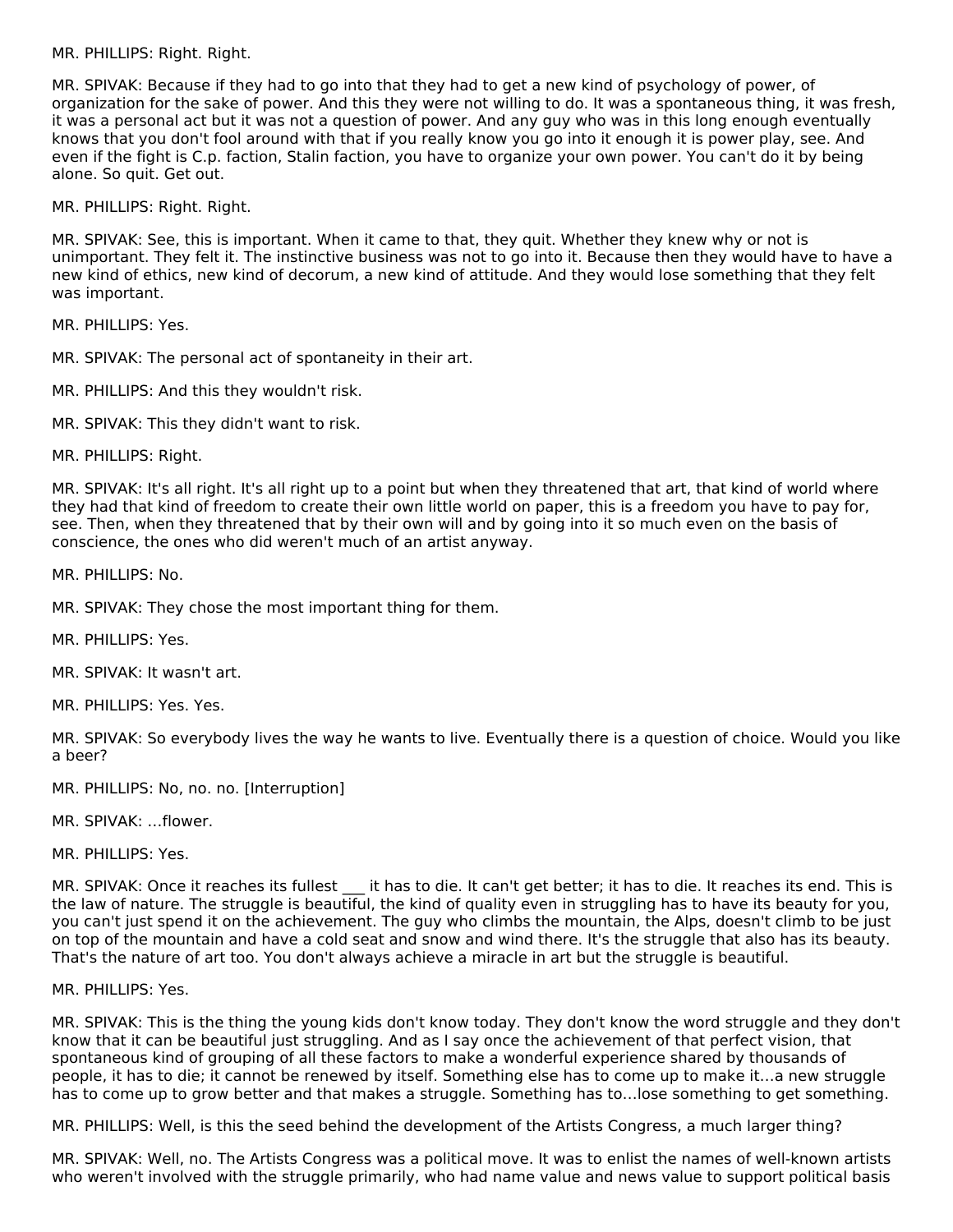and also to support economic basis. But it wasn't supposed to be…we took the people in the Artists Congress on their own terms. They didn't ask participation day by day. They didn't ask them to get involved in the Jimmy Higgins basis of the struggle to exist. All they wanted was their names, to take an issue politically because they only wanted to use those names representing the artists and not the ones who were doing the struggling who also were as good but didn't have the fortune to be in the books. This already became part of the political thing. It's true many of these people had sympathies but the primary aim of the Congress was not to increase the quality of it but it was to support the political end of it.

MR. PHILLIPS: Yes. By creating a central….

MR. SPIVAK: Yes. That's right. That's when it came into the nature of politics, real politics, the power politics. That's the way….

MR. PHILLIPS: It's gone past…. It's almost like the preservation of a vested right.

MR. SPIVAK: Yes. That's right. You see, that really didn't mean anything to the artists, the younger artists, and it didn't mean very much to people who consciously knew what it was about and they thought they would help that way but they weren't even involved.

MR. PHILLIPS: Yes. Yes.

MR. SPIVAK: It was purely a support basis without heroes, without heroic deeds.

MR. PHILLIPS: Right. The time for heroic deeds is past.

MR. SPIVAK: Yes. See, now the thing is that's how it happens, you see. It needs experience. You can't freeze it.

MR. PHILLIPS: No, you can't.

MR. SPIVAK: It doesn't get better. It dies. You see, this is true of art, the very fact that a movement like the Renaissance can reach that high where the poetry and the kind of …even among gangsters and the dukes, the kind of change that breaks under the feudal system into a new kind of the image of man will result and reach its height. As soon as it reached its order and its equilibrium and harmony in Raphael and others, they were good… have to die, see.

MR. PHILLIPS: Yes. Polarities.

MR. SPIVAK: Yes. It has to have…I mean you also have discovered, see, that what you call personal habit-the breakout, then you have the order, then you have the breakdown, and the order. Once this becomes established as an order, then deterioration set in, the status would come in, the power would come in, the economic power and prestige would come in. You can't have that. The struggle has to be the basis.

MR. PHILLIPS: Right. Right.

MR. SPIVAK: And this is why these things cannot last. And they shouldn't, see. I mean by having it last too long, you kill the memory of the good things. It's fortunate, see. It's hard to say this, I mean you can't…I've got a certain kind of thinking, you know, what would happen, see, but you have to say that it's fortunate it remains.

MR. PHILLIPS: Yes. As long as you can.

MR. SPIVAK: As long as you can, see. Once it becomes a machine thing used by the reform Democrats or the Democrats or the Republicans, all of them, or the Progressive Labor Party, in the experience itself will die, the memory of it will die.

MR. PHILLIPS: Yes.

MR. SPIVAK: And this is one of the things that we have to recreate, the whole kind-a kind of…the things that made the thing jell, plus the struggle. We can't have it without it.

#### MR. PHILLIPS: No.

MR. SPIVAK: This is the nature of nature-the nature of art too. As soon as a movement reaches its height, it has no possibility that the artist can see to improve it; he has to break it down to…. It may not be as good but it cannot just…. Michelangelo killed sculpture for three hundred years-nobody-after it came to Rodin, then it began to break out again. That's the problem. I mean the nature of the experience resembles very much the nature of art. The miracle basis that sometimes the unconscious comes in the spontaneous business-you can't plan it, you only have to accept it when you have it, embrace it, but you cannot plan it, organize it, and direct the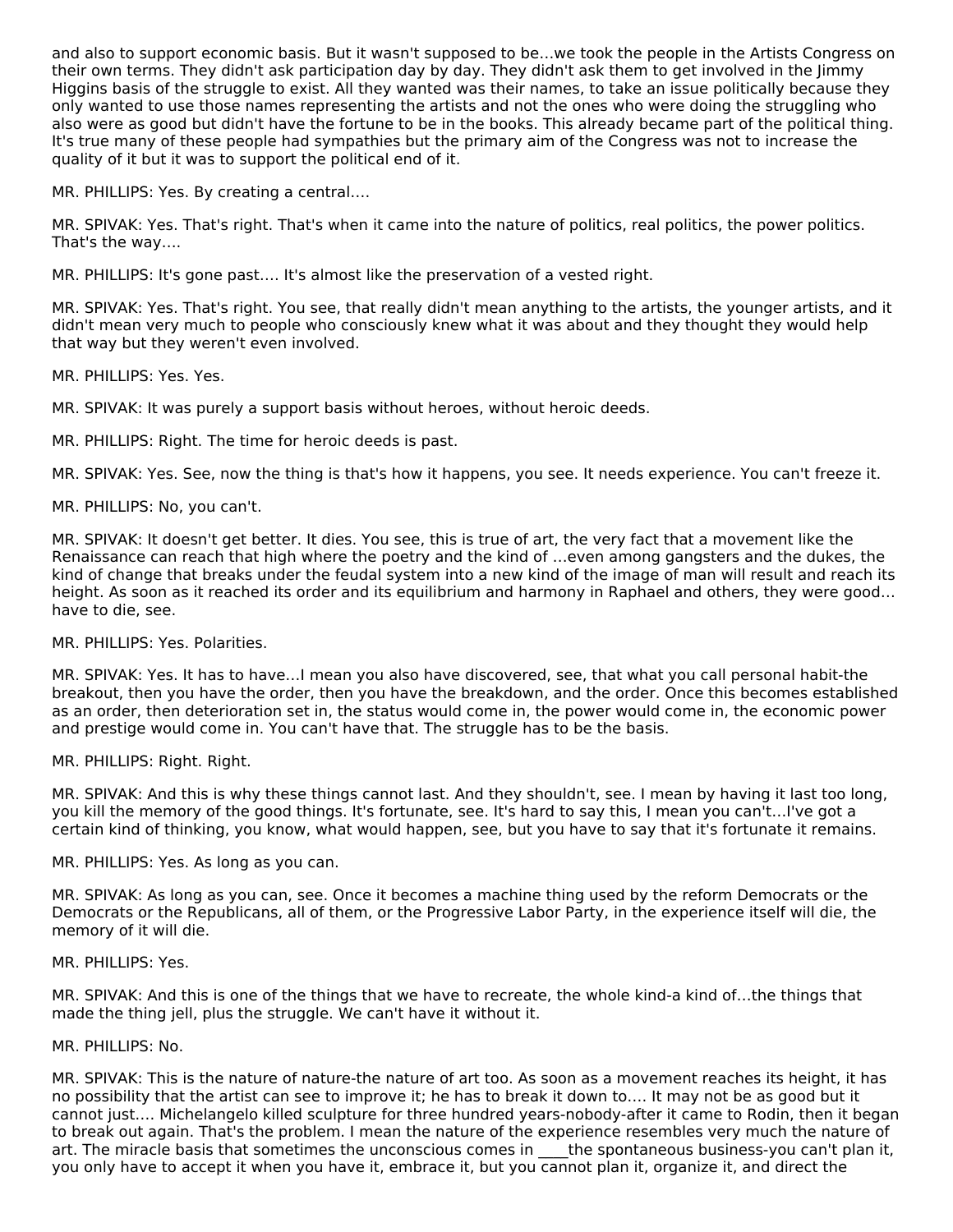miracle. These accidents have to come in the action because all these things happen together, see. And to try to plan it that way would be almost impossible.

MR. PHILLIPS: Yes.

MR. SPIVAK: And this accident is part of art. The only thing is what… the accident should be used by the artist as part of his concept of events. But if he then he depicts the accident. That means...that's what happened with Abstract Expressionism. The glorification of the notion of the nuances, the accident. The only ones that were doing really well were the ones who painted twenty years like Bill de Kooning. So they knew it from experience that this was good. It was no longer…. They recognized something even in the accident that they didn't want to stop. But the young kids tried it and it was a mess. That's why die. These new kinds of movements in art... nothing takes its place because there was no structure-there's too much accident. You can have structure and motion-how to do that, that's always a question.

MR. PHILLIPS: Well, within this period of period-this spontaneous period--what was the nature of experimentation in your own work on murals?

MR. SPIVAK: Yes. The thing is, for instance, I was asked if there weren't mosaic murals-they had mosaic craftsmen who were unemployed. When I brought in my first sketch of mosaic, the mosaic craftsmen recognized it as something they could do different from what they had been doing. Watching them see it come to life made me…then I got it by myself. This started the whole cult of mosaics…. So I started the first mosaics in schools because of the problem of vandalism, see, you cannot put paintings in schools. Vandalism…. We have a new kind of sculpture in schools. Group sculpture. Stick a figure, chop off the head, a hand is chopped off, so it's very tough now. But the point is that it did for me reveal the need, even though it's a Byzantine medium, but it had been corrupted by the fact that they imitated painting and made it dark and light instead of getting the nuances, the play, you know, the scintillations of limited space, not three-dimensional space. And they have mosaics in the Vatican that never even know painting except Michelangelo, which is too hard to do painting. Boticelli, Raphael, did mosaics that were twenty feet apart and you can't tell the difference. That's how corrupted it became. When it becomes something else, it no longer has value by itself. So what I did was to encourage the medium itself using the modern medium of scintillation, of vibration, instead of light to dark, see.

#### MR. PHILLIPS: Yes.

MR. SPIVAK: So, to keep the activity going in a canvas-this was from my modern experience--that's why I worked it out. And this influence, I mean this kind of experience is experimentation with silk screen. I was there when they first used the photographic silk screen. This was when we were doing war work. They put up a fifty-foot long table and they used a photographic print of good design and it came out the first time it was used by a guy who had never done silk screen and this since has been make a screen out of it and this came through. So that the silk screen industry came from the project. But many other…I mean, offhand, I wouldn't know. Now the Index of American Design is still kept up in some form or other by private people who also became important. So that many things that occurred were very good. For me it was a wonderful thing, the medium of mosaics so that I could…and when it was put to use, it was very well received.

#### MR. PHILLIPS: Right.

MR. SPIVAK: So that this sort of thing by this kind of association had its rewards in invigorating kind of thinking and, if it was accepted along with progress, the excitement would have been enough. This would have been a new struggle, see.

#### MR. PHILLIPS: Right.

MR. SPIVAK: Then it's all right, see. But it became a political struggle was the killer, that would be so contrary to the basis of the instinctive and the spontaneous that it would kill. Now the struggle for development of mediums and new kinds of approaches, this was encouraged to continue in the project is the main fact and the economic would have been subdued. Even though it were cut off, this would also be renewed but with a new area. Otherwise, if we continued where we only enlarged our political activities as an organization, people in organizations identify themselves going out and copying everybody else, we would have been bad bargainers but not artists, I think. See what I mean.

MR. PHILLIPS: But even in the mural division, you could distinguish a greater freedom in schools, murals in schools…

#### MR. SPIVAK: Yes.

MR. PHILLIPS: …than you could for murals for a public building?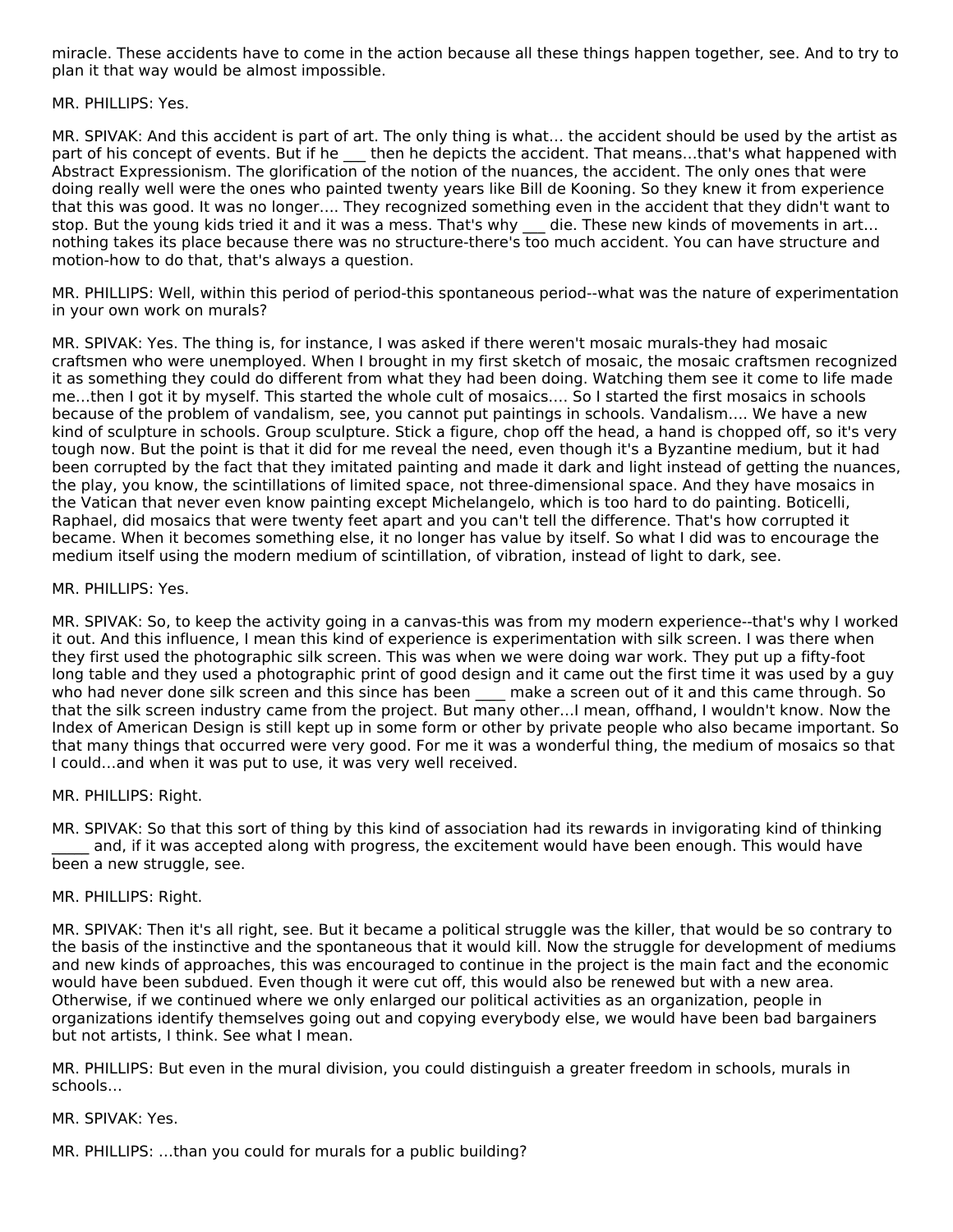MR. SPIVAK: Yes.

MR. PHILLIPS: This is important I think because…

MR. SPIVAK: Yes.

MR. PHILLIPS: …nobody did think in terms, you know-you do a mural and everyone is, I think, not conversant with the nature of negotiation for acceptance of the mural because….

MR. SPIVAK: Well, the thing is that what we tried to do was to avoid the historic, to avoid the kind of the history business of a city, or the history of weaving, the history of medicine, the history…cliché… but we wanted to show…. That's why what I picked on the grade school kids because there I could make a goat and the goat was standing on his ear, this would be a natural, logical thing for a goat to do. But among adults it wouldn't be. What is the goat doing standing on his ear? With them it's a different problem, you know. Goat standing on his ear, he's standing on his tail and this goes on, they are laughing by this grade school as a phenomenon of wonder but among the older kids it would not and especially the adults and the teachers and the principal would accept it on the basis, well, it's all right for kids. But it was all right for me, see.

MR. PHILLIPS: Yes.

MR. SPIVAK: So that's the way I went into the thing and trying to get the kids to participate by having them… some blank faces, some of their drawings were beautiful but we couldn't preserve them as such because the process was important but, as each kid drew each week, it was good; it was as good or better than the last one. So, because we wanted them, then it became partly them, you know. It was marvelous.

MR. PHILLIPS: That's what I meant by experimentation.

MR. SPIVAK: Yes. So that this sort of thing, this kind of thing, now this is where the new kind of achievement would have to be directed for that kind of struggle, for that kind of achievement would have been the next step, see. But unfortunately we never got to that point, you see. I think it was too involved politically. That would have to be removed. Once it reached that kind of struggle, the excitement, the identity with the human race, again sharing their problems voluntarily because we welcomed them to our human race. They joined us, we didn't join them. You know, that kind of thing. That was marvelous for a while. But after a while that and then by sacrificing and doing, because we found our identification, we finally found we were the lost tribe or they were the lost tribe doing everything they did or what we thought they should do, we would have to That's why many of the artists who, when they had to face the political basis as the important thing, chose the other and the few artists who didn't were never primarily interested, you know.

MR. PHILLIPS: Yes.

MR. SPIVAK: It was only a means.

MR. PHILLIPS: The handwriting was pretty much on the wall, wasn't it, by '38 or 39?

MR. SPIVAK: Yes. I mean actually we were being attacked. We were being attacked by the middle class, small towns. The other states-after all this was primarily a big city project-San Francisco, Chicago, and so forth, and it had to have that kind of atmosphere to have this kind of commotion.

MR. PHILLIPS: Yes.

MR. SPIVAK: Couldn't occur in a small town. It would upset. And the character of the small town is the conformity. You can think anything but don't express it, see. You can do anything but don't do anything unusual, see. Then everything is fine. But this kind of thing could only occur in this small town and with . This was the danger with Mr. Goldwater. He was the typical small town mind. He knew the value, the year one; he was sincere about it, he was very simple, no monkey business, no nonsense, what's right is right and what's wrong is wrong and he represented \_\_\_ still is \_\_\_\_\_ And this is the thing that would have killed it eventually. So the artists had to get out. They had to get out because they couldn't survive without an emergency. Now what's going to happen with Johnson's cultural format I don't know, you see. That's…. I mean, see, I don't know whether the artists

\_\_\_\_\_\_ or not. But the Kennedy program is a question of taste; it's a question of a little higher perhaps but good taste, it wasn't any finer. \_\_\_\_\_ fashion. The fashion would have taken over, see. And you have to \_\_\_\_ you don't leave it up there. There were patrons in the past who supported art and they were bastards and they were crooks and they were bandits and they were dukes and everything else. But they knew this: that their claim to posterity was in art. So they allowed…look what happened to the queen of Spain with Goya. Did you ever see anything more horrible than she never recognized it. He was a traitor, he was with Napoleon for a while came back \_\_\_ he was \_\_\_\_\_ to posterity. See, that's a funny thing. And we don't have that kind of thing. It becomes an expression of taste. It's not the same thing. They'll fight for on the basis. So I mean it's still the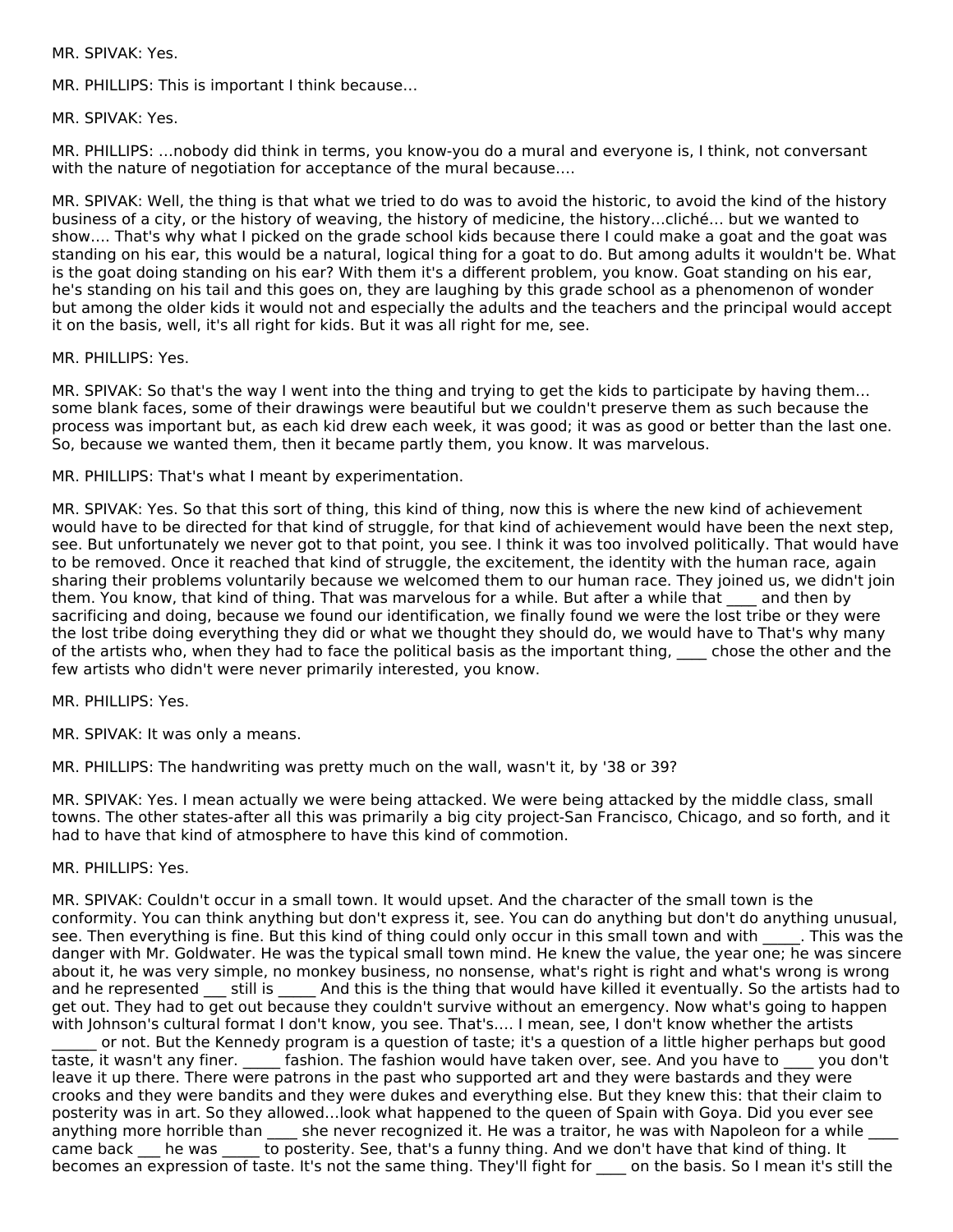artists the combination of all these things fortunate certainly the administrators in Washington and the fortunate thing that the administrators here were artists and still are, you see. That is how to do it. Where there's money involved, there's pressure involved, etc.

MR. PHILLIPS: it traveled…its momentum longer in terms of spontaneity because there wasn't any precedent.

MR. SPIVAK: Yes.

MR. PHILLIPS: \_\_\_\_ that's what

MR. SPIVAK: Yes.

MR. PHILLIPS: Worry about what they' re going to do later on.

MR. SPIVAK: Yes.

MR. PHILLIPS: And then the administration at arm's length, didn't it?

MR. SPIVAK: Yes. Yes, because the vehicle was in their ground. Block was an administrator. Cahill was right there, he was one of the boys \_\_\_\_ brain trust \_\_\_this kind of thing and this was their kind of contribution \_\_\_ When they tried to increase the music project, you know, one time Roosevelt had project problems, he said, "Must I give everybody who wants a fiddle, a fiddle?" This was his answer to our people. And this was going on. This was understood, you see. It was part of-the actual identification Hopkins wasn't there. Well, I think it's understood now that art is useful. It's like I've done a lot of murals for big companies - Pfizer, Warner-Lambert, Colgate-Palmolive, Johnson & Johnson…. The business man is very free now. He says, "I don't care whether it's art or not. What will it do for me?" He doesn't care about the art, he's not involved with the cultural problem. This is another thing, you know, he can use \_\_\_\_ to give his prestige \_\_\_ he gets in the paper \_\_\_ look more important .That's a freedom for the artist I mean. I've had this, see. So that I welcome it. It's not that I object to it, but it's not on the real basis of love, it's not on the basis of culture, it's the basis of use. That's valuable to the artist.

MR. PHILLIPS: Yes.

MR. SPIVAK: For instance, I did a small group for Johnson & Johnson, and the architect called me when I had a sketch ready. We went down there to New Brunswick and he looks at it and he dies. He said, "It's crazy. Birds!! For Johnson & Johnson? \_\_\_ Couldn't say anything. \_\_\_ looks at birds. He said, "Why? What birds?" The only thing I can think of in terms of the Johnson Company is  $\qquad$  that was the smallest mural, see. So they laughed. Then they began to look at it  $\_\_\,$  you know. This is the way it happens he looked at it and, after a while,  $\_\_\_\,\_\_\,$ executive birds, see. And that's what happened. The employees came around asking Mr. Harper go this fitted the place again and I had one more problem. When I came in there they all had their notes. You can't do a mural when everybody under your nose can tell you what to do because they never know what they want. But they know that they don't like it, see. \_\_\_\_ Stopped. So I'm not going to give you a history of medicine, I'm going to give you the structure of the sun, the sea, the vegetation , the solar system \_\_\_\_ with scientists \_\_\_They know, but they know that they…. But this kind of \_\_\_\_ changing the press is one more \_\_\_ thing \_\_\_\_\_ energy. It's a question now posterity, that was important. That was more important than art, see. The order to do what you want, you can't be just somebody finds you and it's good. Lit's very much like what happened to Rembrandt. They paid \$2,300,000 for a Rembrandt that many artists consider inferior. What difference does it make? It makes \_\_\_\_ if buying it for two million they increased the price \_\_\_\_ or twenty, what's the difference? They make money! What value is money, see? In that connotation, that's what's happened. I mean you can't worry about things \_\_\_ pay every price \_\_\_\_ what have they got to lose? That's what happened to the boom in art. Paintings evaluated at an increased price \_\_\_\_ They made money on…they not only got their money back but they increased the value the so-called appraisers made any price. Everything went up. That kind of value is coming in, you see... There's money in it. Where there's money \_\_\_\_ income tax. They cut that out, by the way. Too much of \_\_\_\_ but that made for the boom in art \_\_\_\_ it may be good for the artist anyway \_\_\_\_ interest in art. It made people you have to get something that will appeal to the mass so that the ordinary guy, the goons, wouldn't take it over \_\_\_\_\_ so-called \_\_\_\_ What will it do for them? That's why the business man is so \_\_\_\_ because \_\_\_\_. He doesn't care about it; it doesn't do anything to him, he'll laugh about it. \_\_\_\_ Good image.

MR. PHILLIPS: [Inaudible] Handle the….

MR. SPIVAK: Yes. They maybe on the right side, but the primary basis, they don't want to expose you, of course, they don't make any money but they don't want to pay too much. IBM for five years, twenty thousand dollars. The longer you work there the more you convince yourself, see…that it's good to be loyal. And, if your dog dies IBM pays the funeral expenses. A guy had a nervous breakdown, they kept him on the payroll. What's money, you see. The money isn't \_\_\_\_ a machine, a new kind of development, a new kind of promotion, see. If you want